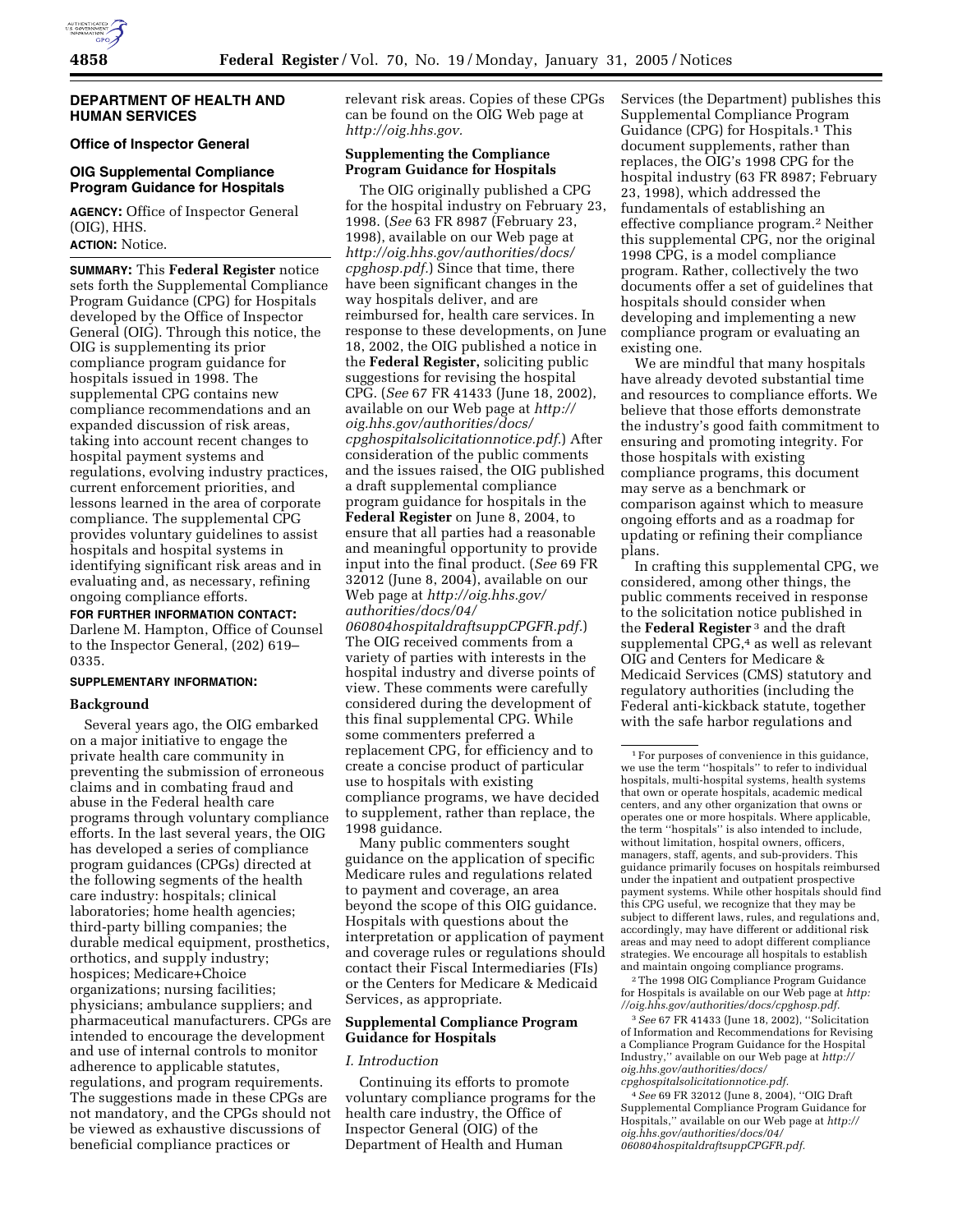preambles,5 and CMS transmittals and program memoranda); other OIG guidance (such as OIG advisory opinions, special fraud alerts, bulletins, and other guidance); experience gained from investigations conducted by the OIG's Office of Investigations, the Department of Justice (DoJ), and the State Medicaid Fraud Units; and relevant reports issued by the OIG's Office of Audit Services and Office of Evaluation and Inspections.6 We also consulted generally with CMS, the Department's Office for Civil Rights, and DoJ.

## A. Benefits of a Compliance Program

A successful compliance program addresses the public and private sectors' mutual goals of reducing fraud and abuse; enhancing health care providers' operations; improving the quality of health care services; and reducing the overall cost of health care services. Attaining these goals benefits the hospital industry, the government, and patients alike. Compliance programs help hospitals fulfill their legal duty to refrain from submitting false or inaccurate claims or cost information to the Federal health care programs 7 or engaging in other illegal practices. A hospital may gain important additional benefits by voluntarily implementing a compliance program, including:

• Demonstrating the hospital's commitment to honest and responsible corporate conduct;

• Increasing the likelihood of preventing, identifying, and correcting unlawful and unethical behavior at an early stage;

• Encouraging employees to report potential problems to allow for appropriate internal inquiry and corrective action; and

• Through early detection and reporting, minimizing any financial loss to government and taxpayers, as well as any corresponding financial loss to the hospital.

 $\bar{7}$  The term ''Federal health care programs,'' as defined in 42 U.S.C. 1320a–7b(f), includes any plan or program that provides health benefits, whether directly, through insurance, or otherwise, which is funded directly, in whole or in part, by the United States Government (other than the Federal Employees Health Benefit Plan described at 5 U.S.C. 8901–8914) or any State health plan (*e.g.,* Medicaid or a program receiving funds from block grants for social services or child health services). In this document, the term ''Federal health care program requirements'' refers to the statutes, regulations, and other rules governing Medicare, Medicaid, and all other Federal health care programs.

The OIG recognizes that implementation of a compliance program may not entirely eliminate improper or unethical conduct from the operations of health care providers. However, an effective compliance program demonstrates a hospital's good faith effort to comply with applicable statutes, regulations, and other Federal health care program requirements, and may significantly reduce the risk of unlawful conduct and corresponding sanctions.

B. Application of Compliance Program Guidance

Given the diversity of the hospital industry, there is no single ''best'' hospital compliance program. The OIG recognizes the complexities of the hospital industry and the differences among hospitals and hospital systems. Some hospital entities are small and may have limited resources to devote to compliance measures; others are affiliated with well-established, large, multi-facility organizations with a widely dispersed work force and significant resources to devote to compliance.

Accordingly, this supplemental CPG is not intended to be one-size-fits-all guidance. Rather, the OIG strongly encourages hospitals to identify and focus their compliance efforts on those areas of potential concern or risk that are most relevant to their individual organizations. Compliance measures adopted by a hospital to address identified risk areas should be tailored to fit the unique environment of the organization (including its structure, operations, resources, and prior enforcement experience). In short, the OIG recommends that each hospital adapt the objectives and principles underlying this guidance to its own particular circumstances.

In section II below, titled ''Fraud and Abuse Risk Areas,'' we present several fraud and abuse risk areas that are particularly relevant to the hospital industry. Each hospital should carefully examine these risk areas and identify those that potentially impact the hospital. Next, in section III, ''Hospital Compliance Program Effectiveness,'' we offer recommendations for assessing and improving an existing compliance program to better address identified risk areas. Finally, in section IV, ''Self-Reporting,'' we set forth the actions hospitals should take if they discover credible evidence of misconduct.

# *II. Fraud and Abuse Risk Areas*

This section is intended to help hospitals identify areas of their operations that present a potential risk

of liability under several key Federal fraud and abuse statutes and regulations. This section focuses on areas that are currently of concern to the enforcement community and is not intended to address all potential risk areas for hospitals. Importantly, the identification of a particular practice or activity in this section is not intended to imply that the practice or activity is necessarily illegal in all circumstances or that it may not have a valid or lawful purpose underlying it.

This section addresses the following areas of significant concern for hospitals: (A) Submission of accurate claims and information; (B) the referral statutes; (C) payments to reduce or limit services; (D) the Emergency Medical Treatment and Labor Act (EMTALA); (E) substandard care; (F) relationships with Federal health care beneficiaries; (G) HIPAA Privacy and Security Rules; and (H) billing Medicare or Medicaid substantially in excess of usual charges. In addition, a final section (I) addresses several areas of general interest that, while not necessarily matters of significant risk, have been of continuing interest to the hospital community. This guidance does not create any new law or legal obligations, and the discussions in this guidance are not intended to present detailed or comprehensive summaries of lawful and unlawful activity. Nor is this guidance intended as a substitute for consultation with CMS or a hospital's Fiscal Intermediary (FI) with respect to the application and interpretation of Medicare payment and coverage provisions, which are subject to change. Rather, this guidance should be used as a starting point for a hospital's legal review of its particular practices and for development or refinement of policies and procedures to reduce or eliminate potential risk.

# A. Submission of Accurate Claims and Information

Perhaps the single biggest risk area for hospitals is the preparation and submission of claims or other requests for payment from the Federal health care programs. It is axiomatic that all claims and requests for reimbursement from the Federal health care programs and all documentation supporting such claims or requests—must be complete and accurate and must reflect reasonable and necessary services ordered by an appropriately licensed medical professional who is a participating provider in the health care program from which the individual or entity is seeking reimbursement. Hospitals must disclose and return any overpayments that result from mistaken

<sup>5</sup>*See* 42 U.S.C. 1320a–7b(b). *See also* 42 CFR 1001.952. The safe harbor regulations and preambles are available on our Web page at *http: //oig.hhs.gov/fraud/safeharborregulations.html#1.*

<sup>6</sup>The OIG's materials are available on our Web page at *http://oig.hhs.gov.*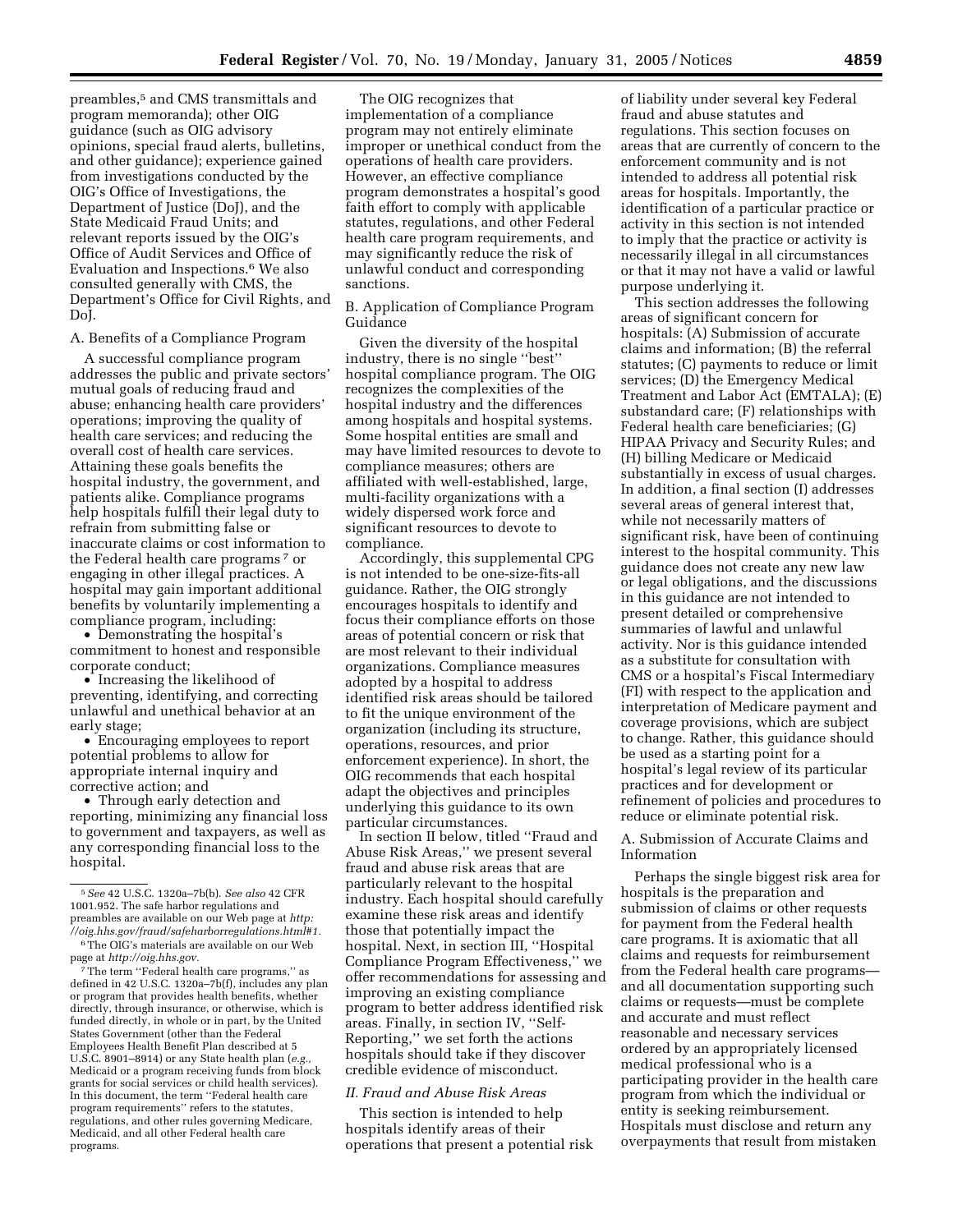or erroneous claims.8 Moreover, the knowing submission of a false, fraudulent, or misleading statement or claim is actionable. A hospital may be liable under the False Claims Act<sup>9</sup> or other statutes imposing sanctions for the submission of false claims or statements, including liability for civil money penalties (CMPs) or exclusion.10 Underlying assumptions used in connection with claims submission should be reasoned, consistent, and appropriately documented, and hospitals should retain all relevant records reflecting their efforts to comply with Federal health care program requirements.

Common and longstanding risks associated with claims preparation and submission include inaccurate or incorrect coding, upcoding, unbundling of services, billing for medically unnecessary services or other services not covered by the relevant health care program, billing for services not provided, duplicate billing, insufficient documentation, and false or fraudulent cost reports. While hospitals should continue to be vigilant with respect to these important risk areas, we believe these risk areas are relatively wellunderstood in the industry and, therefore, they are not generally addressed in this section.11 Rather, the following discussion highlights evolving risks or risks that appear to the OIG to be under-appreciated by the industry. The risks are grouped under the following topics: Outpatient procedure coding; admissions and discharges; supplemental payment considerations; and use of information technology. By

10 In some circumstances, inaccurate or incomplete reporting may lead to liability under the Federal anti-kickback statute. In addition, hospitals should be mindful that many States have fraud and abuse statutes—including false claims, antikickback, and other statutes—that are not addressed in this guidance.

<sup>11</sup> To review the risk areas discussed in the original hospital CPG, *see* 63 FR 8987, 8990 (February 23, 1998), available on our Web page at *http://oig.hhs.gov/authorities/docs/cpghosp.pdf.*

necessity, this discussion is illustrative, not exhaustive, of risks associated with the submission of claims or other information. In all cases, hospitals should consult the applicable laws, rules, and regulations.

## 1. Outpatient Procedure Coding

The implementation of Medicare's Hospital Outpatient Prospective Payment System (OPPS) 12 increased the importance of accurate procedure coding for hospital outpatient services. Previously, hospital coding concerns mainly consisted of ensuring accurate ICD–9–CM diagnosis and procedure coding for reimbursement under the inpatient prospective payment system (PPS). Hospitals reported procedure codes for outpatient services, but were reimbursed for outpatient services based on their charges for services. With the OPPS, procedure codes effectively became the basis for Medicare reimbursement. Under the OPPS, each reported procedure code is assigned to a corresponding Ambulatory Payment Classification (APC) code. Hospitals are then reimbursed a predetermined amount for each APC, irrespective of the specific level of resources used to furnish the individual service. In implementing the OPPS, CMS developed new rules governing the use of procedure code modifiers for outpatient coding.13 Because incorrect procedure coding may lead to overpayments and subject a hospital to liability for the submission of false claims, hospitals need to pay close attention to coder training and qualifications.

Hospitals should also review their outpatient documentation practices to ensure that claims are based on complete medical records and that the medical records support the levels of service claimed. Under the OPPS, hospitals must generally include on a single claim all services provided to the same patient on the same day. Coding from incomplete medical records may create problems in complying with this claim submission requirement. Moreover, submitting claims for services that are not supported by the medical record may also result in the submission of improper claims.

In addition to the coding risk areas noted above and in the 1998 hospital CPG, other specific risk areas associated with incorrect outpatient procedure coding include the following:

• *Billing on an outpatient basis for ''inpatient-only'' procedures*—CMS has identified procedures for which reimbursement is typically allowed only if the service is performed in an inpatient setting.14

• *Submitting claims for medically unnecessary services by failing to follow the FI's local policies*—Each FI publishes local policies, including local medical review polices (LMRPs) and local coverage determinations (LCDs), that identify certain procedures that are only reimbursable when specific conditions are present.15 In addition to relying on a physician's sound clinical judgment with respect to the appropriateness of a proposed course of treatment, hospitals should regularly review and become familiar with their individual FI's LMRPs and LCDs. LMRPs and LCDs should be incorporated into a hospital's regular coding and billing operations.16

• *Submitting duplicate claims or otherwise not following the National Correct Coding Initiative guidelines*— CMS developed the National Correct Coding Initiative (NCCI) to promote correct coding methodologies. The NCCI identifies certain codes that should not be used together because they are either mutually exclusive or one is a component of another. If a hospital uses code pairs that are listed in the NCCI and those codes are not detected by the editing routines in the hospital's billing system, the hospital may submit duplicate or unbundled claims. Intentional manipulation of code assignments to maximize payments and avoid NCCI edits constitutes fraud. Unintentional misapplication of NCCI coding and billing guidelines may also give rise to overpayments or civil liability for hospitals that have developed a pattern of inappropriate billing. To minimize risk, hospitals

<sup>8</sup>*See* 42 U.S.C. 1320a–7b(a)(3).

<sup>9</sup>The False Claims Act (31 U.S.C. 3729–33), among other things, prohibits knowingly presenting or causing to be presented to the Federal government a false or fraudulent claim for payment or approval, knowingly making or using or causing to be made or used a false record or statement to have a false or fraudulent claim paid or approved by the government, and knowingly making or using or causing to be made or used a false record or statement to conceal, avoid, or decrease an obligation to pay or transmit money or property to the government. The False Claims Act defines ''knowing'' and ''knowingly'' to mean that ''a person, with respect to the information—(1) has actual knowledge of the information; (2) acts in deliberate ignorance of the truth or falsity of the information; or (3) acts in reckless disregard of the truth or falsity of the information, and no proof of specific intent to defraud is required.'' 31 U.S.C. 3729(b).

 $^{\rm 12}$  Congress enacted the OPPS in section 4523 of the Balanced Budget Act of 1997. The OPPS became effective on August 1, 2001. CMS promulgated regulations implementing the OPPS at 42 CFR part 419. For more information regarding the OPPS, *see http://www.cms.gov/providers/hopps/.*

<sup>13</sup>The list of current modifiers is listed in the Current Procedural Terminology (CPT) coding manual. However, hospitals should pay particular attention to CMS transmittals and program memoranda that may introduce new or altered application of modifiers for claims submission and reimbursement purposes. *See* chapter 4, section 20.6 of the Medicare Claims Processing Manual at *http://www.cms.gov/manuals/104*\_*claims/ clm104c04.pdf.*

<sup>14</sup>The list of ''inpatient-only'' procedures appears in the annual update to the OPPS rule. For the 2004 final rule, the ''inpatient-only'' list is found in Addendum E. *See http://www.cms.gov/regulations/ hopps/2004f.*

<sup>&</sup>lt;sup>15</sup>Effective December 7, 2003, FI's began issuing LCDs instead of LMRPs, and FI's will convert all existing LMRPs into LCDs by December 31, 2005.

<sup>16</sup>A hospital may contact its FI to request a copy of the pertinent LMRPs and LCDs, or visit CMS's Web page at *http://www.cms.gov/mcd* to search existing local and national policies.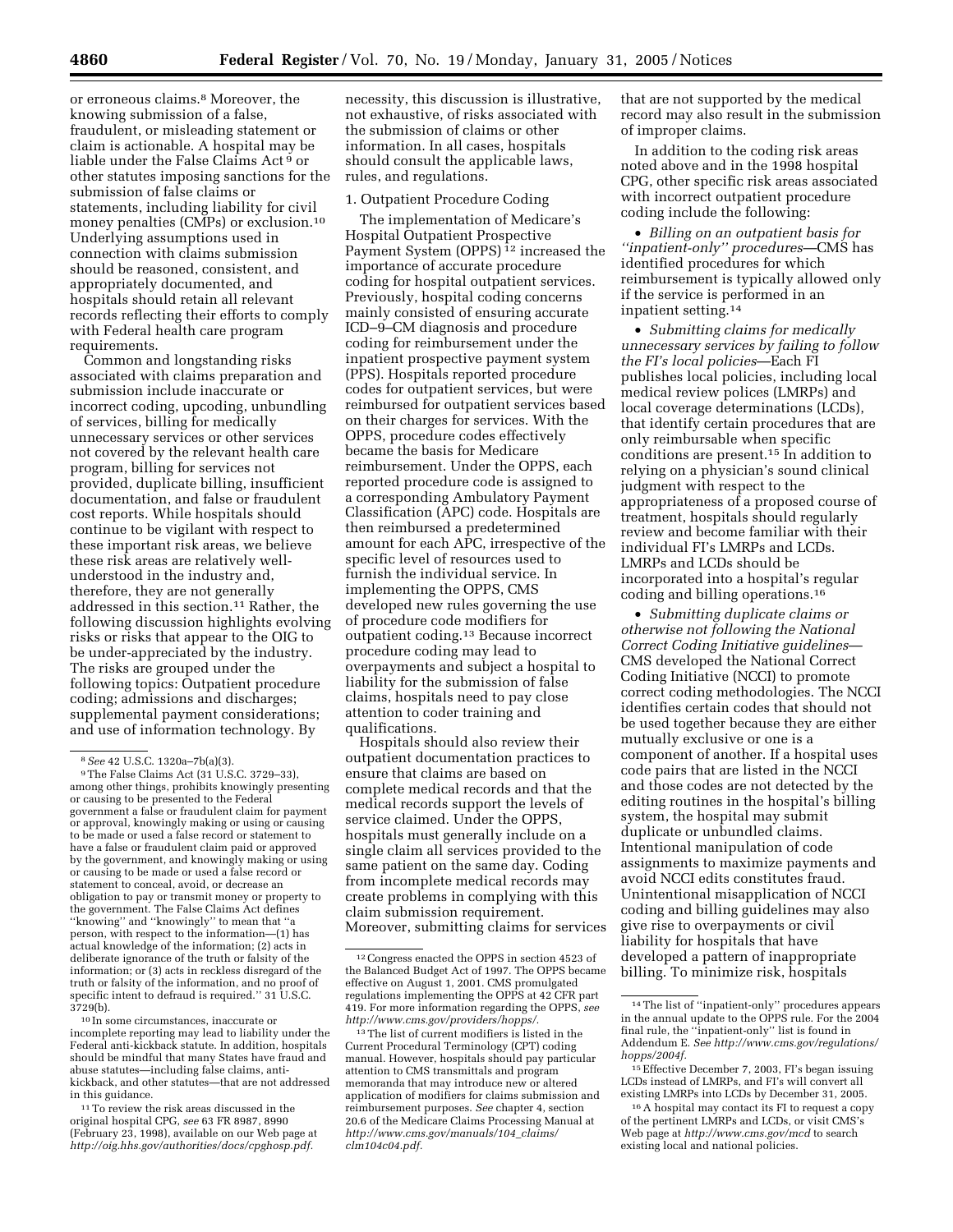should ensure that their coding software includes up-to-date NCCI edit files.17

• *Submitting incorrect claims for ancillary services because of outdated Charge Description Masters*—Charge Description Masters (CDMs) list all of a hospital's charges for items and services and include the underlying procedure codes necessary to bill for those items and services. Outdated CDMs create significant compliance risk for hospitals. Because the Healthcare Common Procedure Coding System (HCPCS) codes and APCs are updated regularly, hospitals should pay particular attention to the task of updating the CDM to ensure the assignment of correct codes to outpatient claims. This should include timely updates, proper use of modifiers, and correct associations between procedure codes and revenue codes.18

• *Circumventing the multiple procedure discounting rules*—A surgical procedure performed in connection with another surgical procedure may be discounted. However, certain surgical procedures are designated as nondiscounted, even when performed with another surgical procedure. Hospitals should ensure that the procedure codes selected represent the actual services provided, irrespective of the discounting status. They should also review the annual OPPS rule update to understand more fully CMS's multiple procedure discounting rule.19

• *Improper evaluation and management code selection*—Hospitals should use proper codes to describe the evaluation and management (E/M) services they provide. A hospital's E/M coding guidelines should ensure that services are medically necessary and sufficiently documented and that the codes accurately reflect the intensity of hospital resources required to deliver the services.

• *Improperly billing for observation services*—In certain circumstances, Medicare provides a separate APC payment for observation services for patients with diagnoses of chest pain, asthma, or congestive heart failure. Claims for these observation services must correctly reflect the diagnosis and meet certain other requirements. Seeking a separate payment for observation services in situations that do not satisfy the requirements is inappropriate and may result in hospital liability. Hospitals should become familiar with CMS's detailed policies for the submission of claims for observation services.20

## 2. Admissions and Discharges

Often, the status of patients at the time of admission or discharge significantly influences the amount and method of reimbursement hospitals receive. Therefore, hospitals have a duty to ensure that admission and discharge policies are updated and reflect current CMS rules. Risk areas with respect to the admission and discharge processes include the following:

• *Failure to follow the ''same-day rule''*—The OPPS rules require hospitals to include on the same claim all OPPS services provided at the same hospital, to the same patient, on the same day, unless certain conditions are met. Hospitals should review internal billing systems and procedures to ensure that they are not submitting multiple claims for OPPS services delivered to the same patient on the same day.21

• *Abuse of partial hospitalization payments*—Under the OPPS, Medicare provides a *per diem* payment for specific hospital services rendered to behavioral and mental health patients on a partial hospitalization basis. Examples of improper billing under the partial hospitalization program include, without limitation: reducing the range of services offered; withholding services that are medically appropriate; billing for services not covered; and billing for services without a certificate of medical necessity.22

• *Same-day discharges and readmissions*—Same-day discharges and readmissions may indicate premature discharges, medically unnecessary readmissions, or incorrect discharge coding. Hospitals should have procedures in place to review discharges and admissions carefully to ensure that they reflect prudent clinical decision-making and are properly coded.23

• *Violation of Medicare's post-acute care transfer policy*—The post-acute

care transfer policy provides that, for certain designated Diagnosis Related Groups (DRGs), a hospital will receive a per diem transfer payment, rather than the full DRG payment, if the patient is discharged to certain post-acute care settings.24 CMS may periodically revise the list of designated DRGs that are subject to its post-acute care transfer policy.25 To avoid improperly billing for discharges, hospitals should pay particular attention to CMS's post-acute care transfer policy and keep an accurate list of all designated DRGs subject to that policy.

• *Improper churning of patients by long-term care hospitals co-located in acute care hospitals*—Long term care hospitals that are co-located within acute care hospitals may qualify for PPS-exempt status if certain regulatory requirements are satisfied.26 Hospitals should not engage in the practice of churning, or inappropriately transferring, patients between the host hospital and the hospital-within-ahospital.

# 3. Supplemental Payment Considerations

Under the Medicare program, in certain limited situations, hospitals may claim payments in addition to, or in some cases in lieu of, the normal reimbursement available to hospitals under the regular payment systems. Eligibility for these payments depends on compliance with specific criteria. Hospitals that claim supplemental payments improperly are liable for fines and penalties under Federal law. Examples of specific risks that hospitals should address include the following:

• *Improper reporting of the costs of ''pass-through'' items*—''Pass-through'' items are certain items of new technology and drugs for which Medicare will reimburse the hospital

25The initial 10 designated DRGs were selected by the Secretary, pursuant to section 1886(d)(5)(J) of the Social Security Act (42 U.S.C. 1395ww(d)(5)(J)). With the 2004 fiscal year PPS rule, CMS revised the list of DRGs paid under CMS's post-acute care transfer policy, bringing the total number of designated DRGs to 29. *See* 68 FR 45346 (August 1, 2003). Then, with the 2005 fiscal year PPS rule, CMS revised the list again, bringing the current total number of designated DRGs to 30. *See* 69 FR 48916 (August 11, 2004). *See also* chapter 3, section 402.4 of the Medicare Claims Processing Manual, available on CMS's Web page at *http:// www.cms.gov/manuals/104*\_*claims/clm104c03.pdf.* 26*See* 42 CFR 412.22(e).

<sup>17</sup>More information regarding the NCCI can be obtained from CMS's Web page at *http:// www.cms.gov/medlearn/ncci.asp.*

<sup>18</sup>For information relating to HCPCS code updates, *see http://www.cms.gov/medicare/hcpcs/.* For information relating to annual APC updates, *see http://www.cms.gov/providers/hopps/.*

<sup>19</sup>*See http://www.cms.gov/medlearn/refopps.asp.*

<sup>20</sup>*See* CMS Program Transmittal A–02–026, available on CMS's Web page at *http:// www.ems.gov/manuals/pm*\_*trans/A02026.pdf.*

<sup>21</sup>*See, e.g.,* chapter 1, section 50.2 of the Medicare Claims Processing Manual, available on CMS's Web page at *http://www.cms.gov/manuals/ 104*\_*claims/clm104c01.pdf.*

<sup>22</sup>*See* chapter 4, section 260 of the Medicare Claims Processing Manual, available on CMS's Web page at *http://www.cms.gov/manuals/104*\_*claims/ clm104c04.pdf.*

<sup>23</sup>*See, e.g.,* OIG Audit Report A–03–01–00011, ''Review of Medicare Same-Day, Same-Provider Acute Care Readmissions in Pennsylvania During Calendar year 1998,'' August 2002, available on our Web page at *http://oig.hhs.gov/oas/reports/region 3/ 30100011.pdf.*

<sup>24</sup>*See* 42 CFR 412.4(c). *See, e.g.,* OIG Audit Report A–04–00–01220 ''Implementation of Medicare's Postacute Care Transfer Policy,'' October 2001, available on our Web page at *http:// oig.hhs.gov/oas/reports/region4/40001220.pdf*.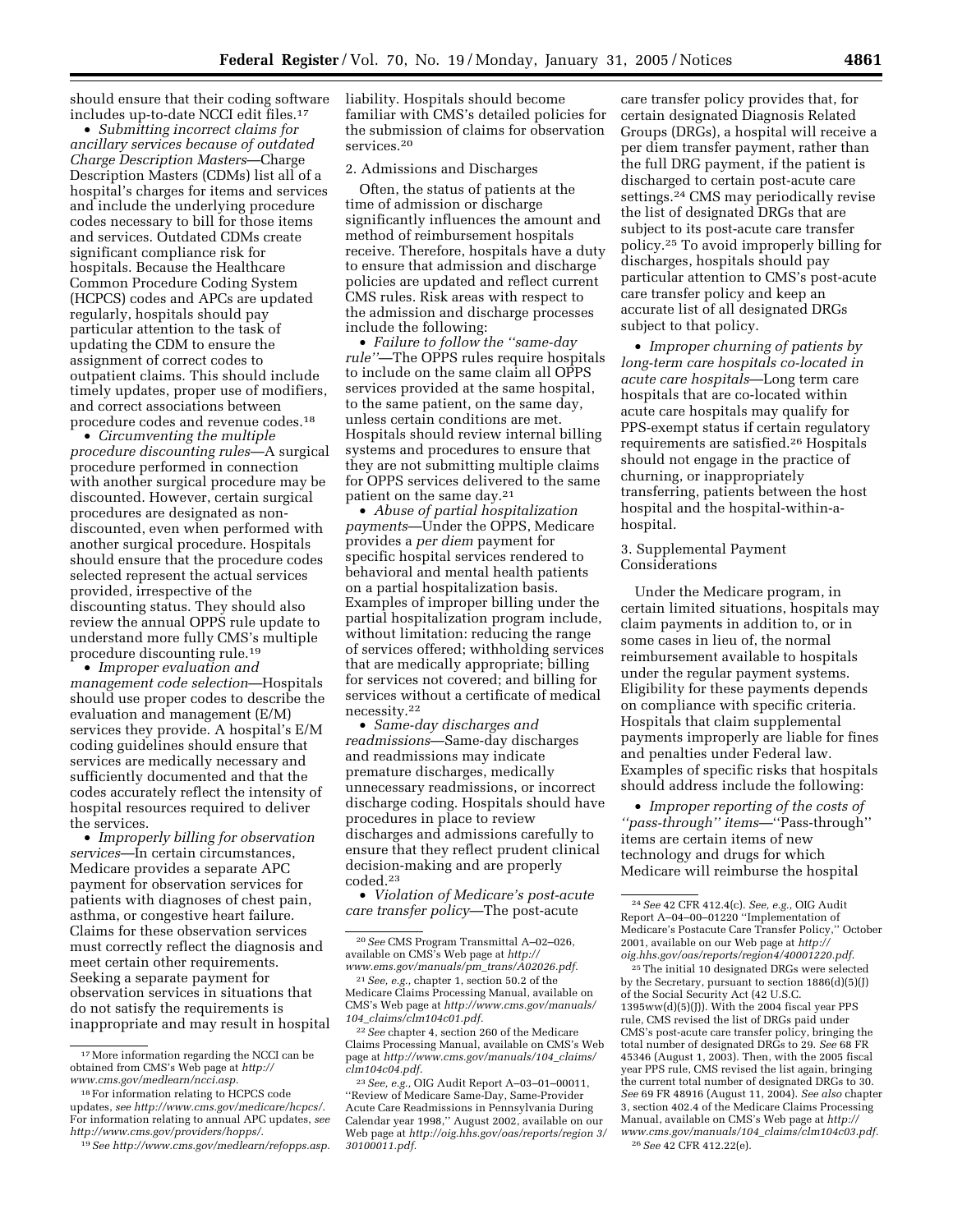based on costs during a limited transitional period.27

• *Abuse of DRG outlier payments*— Recent investigations revealed substantial abuse of outlier payments by hospitals with Medicare patients. Hospital management, compliance staff, and counsel should familiarize themselves with CMS's new outlier rules and requirements intended to curb abuses.28

• *Improper claims for incorrectly designated ''provider-based'' entities*— Certain hospital-affiliated entities and clinics can be designated as ''providerbased,'' which allows for a higher level of reimbursement for certain services.29 Hospitals should take steps to ensure that facilities or organizations are only designated as provider-based if they satisfy the criteria set forth in the regulations.

• *Improper claims for clinical trials*— Since September 2000, Medicare has covered items and services furnished during certain clinical trials, as long as those items and services would typically be covered for Medicare beneficiaries, but for the fact that they are provided in an experimental or clinical trial setting. Hospitals that participate in clinical trials should review the requirements for submitting claims for patients participating in clinical trials.30

• *Improper claims for organ acquisition costs*—Hospitals that are approved transplantation centers may receive reimbursement on a reasonable cost basis to cover the costs of acquisition of certain organs.31 Organ acquisition costs are only reimbursable if a hospital satisfies several requirements, such as having adequate cost information, supporting documentation, and supporting medical records.32 Hospitals must also ensure that expenses not related to organ

30To view Medicare's National Coverage Decision regarding clinical trials, *see http://www.cms.gov/ coverage/8d2.asp*. Specific requirements for submitting claims for reimbursement for clinical trials can be accessed on CMS's Web page at *http:/ /www.cms.gov/coverage/8d4.asp.*

31*See* 42 CFR 412.2(e)(4), 42 CFR 412.113(d), and 42 CFR 413.203. *See generally* 42 CFR part 413 (setting forth the principles of reasonable cost reimbursement).

32*See* Medicare's Provider Reimbursement Manual (PRM), Part I, section 2304 and Part II, section 3610, available on CMS's Web page at *http:/ /www.cms.gov/manuals/cmsfoc.asp.*

acquisition, such as transplant and posttransplant activities and costs from other cost centers, are not included in the hospital's organ acquisition costs.33

• *Improper claims for cardiac rehabilitation services*—Medicare covers reasonable and necessary cardiac rehabilitation services under the hospital ''incident-to'' benefit, which requires that the services of nonphysician personnel be furnished under a physician's direct supervision. In addition to satisfying the supervision requirement, hospitals must ensure that cardiac rehabilitation services are reasonable and necessary.34

• *Failure to follow Medicare rules regarding payment for costs related to educational activities*35—Hospitals should pay particular attention to these rules when implementing dental or other education programs, particularly those not historically operated at the hospital.

4. Use of Information Technology

The implementation of the OPPS increased the need for hospitals to pay particular attention to their computerized billing, coding, and information systems. Billing and coding under the OPPS is more data intensive than billing and coding under the inpatient PPS. When the OPPS began, many hospitals' existing systems were unable to accommodate the new requirements and required adjustments.

34*See* section 35–25 of the Medicare Coverage Issues Manual. *See, e.g.,* OIG Audit Report A–01– 03–00516, ''Review of Outpatient Cardiac Rehabilitation Services at the Cooley Dickinson Hospital,'' December 2003, available on our Web page at *http://oig.hhs.gov/oas/reports/region 1/ 10300516.pdf.*

35Payments for direct graduage medical education (GME) and indirect graduate medical education (IME) costs are, in part, based upon the number of full-time equivalent (FTE) residents at each hospital and the proportion of time residents spend in training. Hospitals that inappropriately calculate the number of FTE residents risk receiving inappropriate medical education payments. Hospitals should have in place procedures regarding: (i) Resident rotation monitoring; (ii) resident credentialing; (iii) written agreements with non-hospital providers; and (iv) the approval process for research activities. For more information regarding medical education reimbursement, *see* 42 CFR 413.75 *et. seq.* (GME requirements) and 42 CFR 412.105 (IME requirements). *See*, *e.g.,* OIG Audit Report A–01–01–00547 ''Review of Graduate Medical Education Costs Claimed by the Hartford Hospital for Fiscal Year Ending September 30, 1999,'' October 2003, available on our Web page at *http://oig.hhs.gov/oas/reports/region 1/ 10100547.pdf*.

As the health care industry moves forward, hospitals will increasingly rely on information technology. For example, HIPAA Privacy and Security Rules (discussed below in section II.G), electronic claims submission,36 electronic prescribing, networked information sharing among providers, and systems for the tracking and reduction of medical errors, among others, will require hospitals to depend more on information technologies. Information technology presents new opportunities to advance health care efficiency, but also new challenges to ensuring the accuracy of claims and the information used to generate claims. It may be difficult for purchasers of computer systems and software to know exactly how the system operates and generates information. Prudent hospitals will take steps to ensure that they thoroughly assess all new computer systems and software that impact coding, billing, or the generation or transmission of information related to the Federal health care programs or their beneficiaries.

B. The Referral Statutes: The Physician Self-Referral Law (the ''Stark'' Law) and the Federal Anti-Kickback Statute

1. The Physician Self-Referral Law

From a hospital compliance perspective, the physician self-referral law (section 1877 of the Social Security Act (Act), commonly known as the ''Stark'' law) should be viewed as a threshold statute. The statute prohibits hospitals from submitting—and Medicare from paying—any claim for a ''designated health service'' (DHS) if the referral of the DHS comes from a physician with whom the hospital has a prohibited financial relationship.37 This is true even if the prohibited financial relationship is the result of inadvertence or error. In addition, hospitals and physicians that *knowingly* violate the statute may be subject to CMPs and exclusion from the Federal health care programs. Furthermore, under certain circumstances, a knowing violation of the Stark law may also give rise to liability under the False Claims Act. Because all inpatient and outpatient hospital services furnished to Medicare or Medicaid patients

<sup>27</sup>For more information regarding CMS's APC ''pass-through'' payments, *See http://www.cms.gov/ providers/hopps/apc.asp.*

<sup>28</sup>*See* 42 CFR 412.84; 68 FR 34493 (June 9, 2003). 29The criteria for determining whether a facility or organization is provider-based can be found at 42 CFR 413.65. In April 2003, CMS published Transmittal A–03–030, outlining changes to the criteria for provider-based designation. *See http:// www.cms.gov/manuals/pm*\_*trans/A03030.pdf.*

<sup>33</sup>*See* 42 CFR 412.100. *See also,* chapter 3, section 90 of the Medicare Claims Processing Manual, available on CMS's Web page at *http:// www.cms.gov/manuals/104*\_*claims/clm104c03. pdf.See, e.g.,* OIG Audit Report A–04–02–02017, ''Audit of Medicare Costs for Organ Acquisitions at Tampa General Hospital,'' April 2003, available on our Web page at *http://oig.hhs.gov/oas/reports/ region4/40202017.pdf.*

<sup>36</sup>For more information regarding Medicare's Electronic Data Interchange programs, *see http:// www.cms.gov/providers/edi/*.

<sup>&</sup>lt;sup>37</sup>The statute also prohibits physicians from referring DHS to entities, including hospitals, with which they have prohibited financial relationships. However, the billing prohibition and nonpayment sanction apply only to the DHS entity (*e.g.*, the hospital). *See* section 1877(a) of the Act. Section 1903(s) of the Act extends the statutory prohibition to Medicaid-covered services.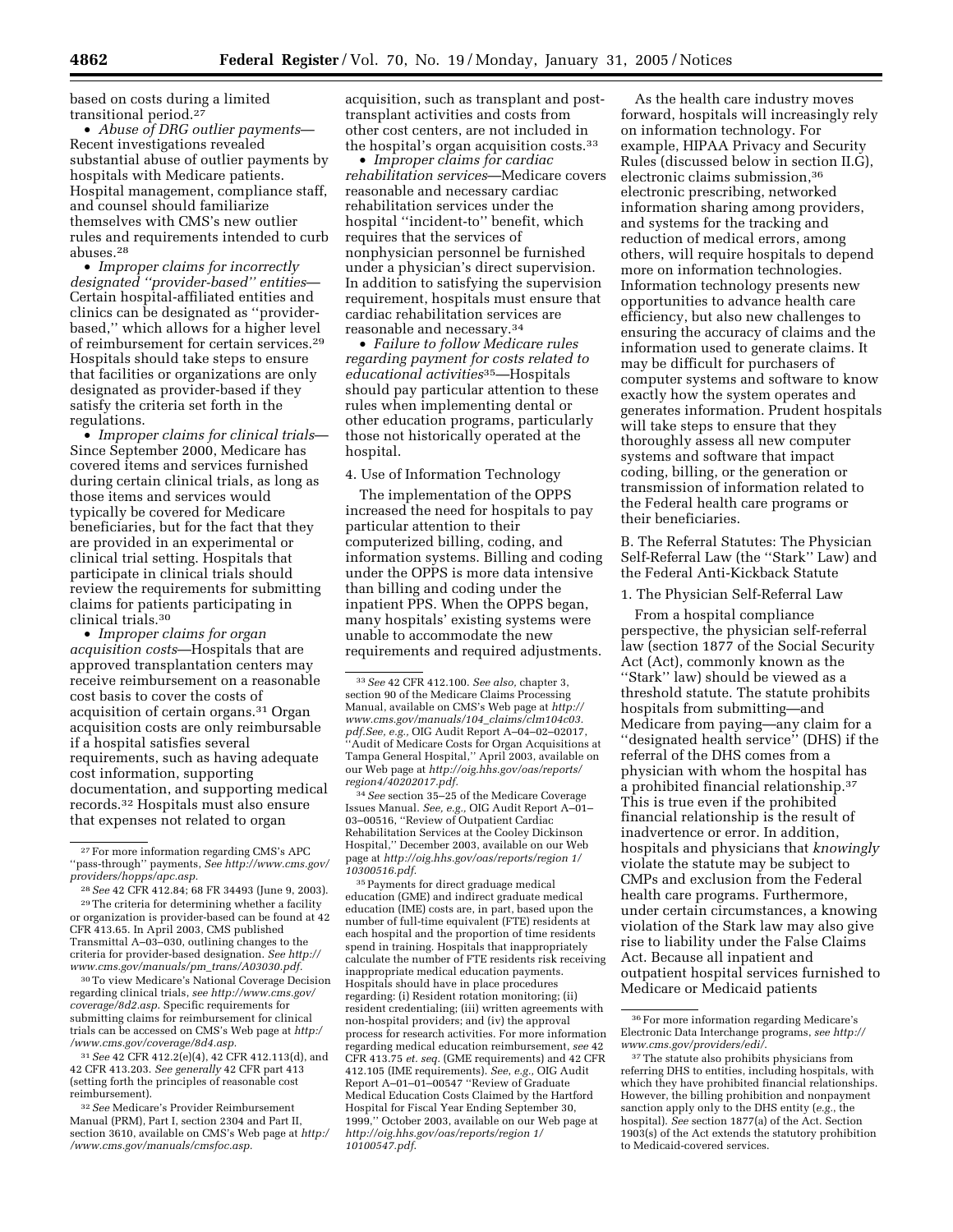(including services furnished directly by a hospital or by others ''under arrangements'' with a hospital) are DHS under the statute,<sup>38</sup> hospitals must diligently review all financial relationships with referring physicians for compliance with the Stark law. Simply put, hospitals face significant financial exposure unless their financial relationships with referring physicians fit squarely in statutory or regulatory

exceptions to the Stark law. For purposes of analyzing a financial relationship under the Stark law, the following three-part inquiry is useful:

• Is there a *referral* from a *physician* for a *designated health service*? If not, then there is no Stark law issue (although other fraud and abuse authorities, such as the anti-kickback statute, may be implicated). If the answer is ''yes,'' the next inquiry is:

• Does the physician (or an immediate family member) have a *financial relationship* with the entity furnishing the DHS (*e.g.*, the hospital)? Again, if the answer is no, the Stark law is not implicated. However, if the answer is ''yes,'' the third inquiry is:

• Does the financial relationship fit in an *exception*? If not, the statute has been violated.

Detailed definitions of the highlighted terms are set forth in regulations at 42 CFR 411.351 through 411.361 (substantial additional explanatory material appears in the regulatory preambles to the final regulations: 66 FR 856 (January 4, 2001); 69 FR 16054 (March 26, 2004); and 69 FR 17933 (April 6, 2004)). Importantly, a financial relationship can be almost any kind of direct or indirect ownership or investment relationship (*e.g.*, stock ownership, a partnership interest, or secured debt) or direct or indirect compensation arrangement, whether in cash or in-kind (*e.g.*, a rental contract, personal services contract, salary, gift, or gratuity), between a referring physician (or immediate family member) and a hospital. Moreover, the financial relationship need not relate to the provision of DHS (*e.g.*, a joint venture between a hospital and a physician to operate a hospice would create an indirect compensation relationship between the hospital and the physician for Stark law purposes).

The statutory and regulatory exceptions are the key to compliance with the Stark law. Any financial relationship between the hospital and a physician who refers to the hospital must fit in an exception. Exceptions exist in the statute and regulations for many common types of business arrangements. To fit in an exception, an arrangement must squarely meet all of the conditions set forth in the exception. Importantly, it is the actual relationship between the parties, and not merely the paperwork, that must fit in an exception. Unlike the anti-kickback safe harbors, which are voluntary, fitting in an exception is mandatory under the Stark law.

Compliance with a Stark law exception does not immunize an arrangement under the anti-kickback statute. Rather, the Stark law sets a minimum standard for arrangements between physicians and hospitals. Even if a hospital-physician relationship qualifies for a Stark law exception, it should still be reviewed for compliance with the anti-kickback statute. The antikickback statute is discussed in greater detail in the next subsection.

Because of the significant exposure for hospitals under the Stark law, we recommend that hospitals implement systems to ensure that all conditions in the exceptions upon which they rely are fully satisfied. For example, many of the exceptions, such as the rental and personal services exceptions, require signed, written agreements with physicians. We are aware of numerous instances in which hospitals failed to maintain these signed written agreements, often inadvertently (*e.g.*, a holdover lease without a written lease amendment; a physician hired as an independent contractor for a short-term project without a signed agreement). To avoid a large overpayment, hospitals should ensure frequent and thorough review of their contracting and leasing processes. The final regulations contain a new limited exception for certain inadvertent, temporary instances of noncompliance with another exception. This exception may only be used on an occasional basis. Hospitals should be mindful that this exception is not a substitute for vigilant contracting and leasing oversight. In addition, hospitals should review the new reporting requirements at 42 CFR 411.361, which generally require hospitals to retain records that the hospitals know or should know about in the course of prudently conducting business. Hospitals should ensure that they have policies and procedures in place to address these reporting requirements.

In addition, because many exceptions to the Stark law require fair market value compensation for items or services actually needed and rendered, hospitals should have appropriate processes for making and documenting reasonable, consistent, and objective determinations of fair market value and for ensuring that needed items and services are furnished or rendered. Other areas that may require careful monitoring include, without limitation, the total value of nonmonetary compensation provided annually to each referring physician, the value of medical staff incidental benefits, and the provision of professional courtesy.39 As discussed further in the antikickback section below, hospitals should exercise care when recruiting physicians. Importantly, while the final regulations contain a limited exception for certain joint recruiting by hospitals and existing group practices, the exception strictly forbids the use of income guarantees that shift group practice overhead or expenses to the hospital or any payment structure that otherwise transfers remuneration to the group practice.

Further information about the Stark law and applicable regulations can be found on CMS's Web page at *http:// cms.gov/medlearn/refphys.asp.* Information regarding CMS's Stark advisory opinion process can be found at *http://cms.gov/physicians/aop/ default.asp*.

#### 2. The Federal Anti-Kickback Statute

Hospitals should also be aware of the Federal anti-kickback statute, section 1128B(b) of the Act, and the constraints it places on business arrangements related directly or indirectly to items or services reimbursable by any Federal health care program, including, but not limited to, Medicare and Medicaid. The anti-kickback statute prohibits in the health care industry some practices that are common in other business sectors, such as offering gifts to reward past or potential new referrals.

The anti-kickback statute is a criminal prohibition against payments (in any form, whether the payments are direct

<sup>38</sup>The statute lists ten additional categories of DHS, including, among others, clinical laboratory services, radiology services, and durable medical equipment. See section 1877(h)(6) of the Act. Hospitals and health systems that own or operate free-standing DHS entities should be mindful of the ten additional DHS categories. CMS has clarified that lithotripsy services furnished to hospital inpatients are not DHS. See 69 FR 16054, 16106 (March 26, 2004).

<sup>39</sup>Hospitals affiliated with academic medical centers should be aware that the regulations contain a special exception for certain academic medical center arrangements. *See* 42 CFR 411.355(e). Specialty hospitals should be mindful of certain limitations on new physician-owned specialty hospitals contained in section 507 of the Medicare Prescription Drug, Improvement and Modernization Act of 2003. *See* CMS's One-Time Notification regarding the 18-month moratorium on physician investment in specialty hospitals, CMS Manual System Pub. 100–20 One-Time Notification, Transmittal 26 (March 19, 2004), available on CMS's Web page at *http://www.cms.gov/manuals/ pm*\_*trans/R62OTN.pdf*.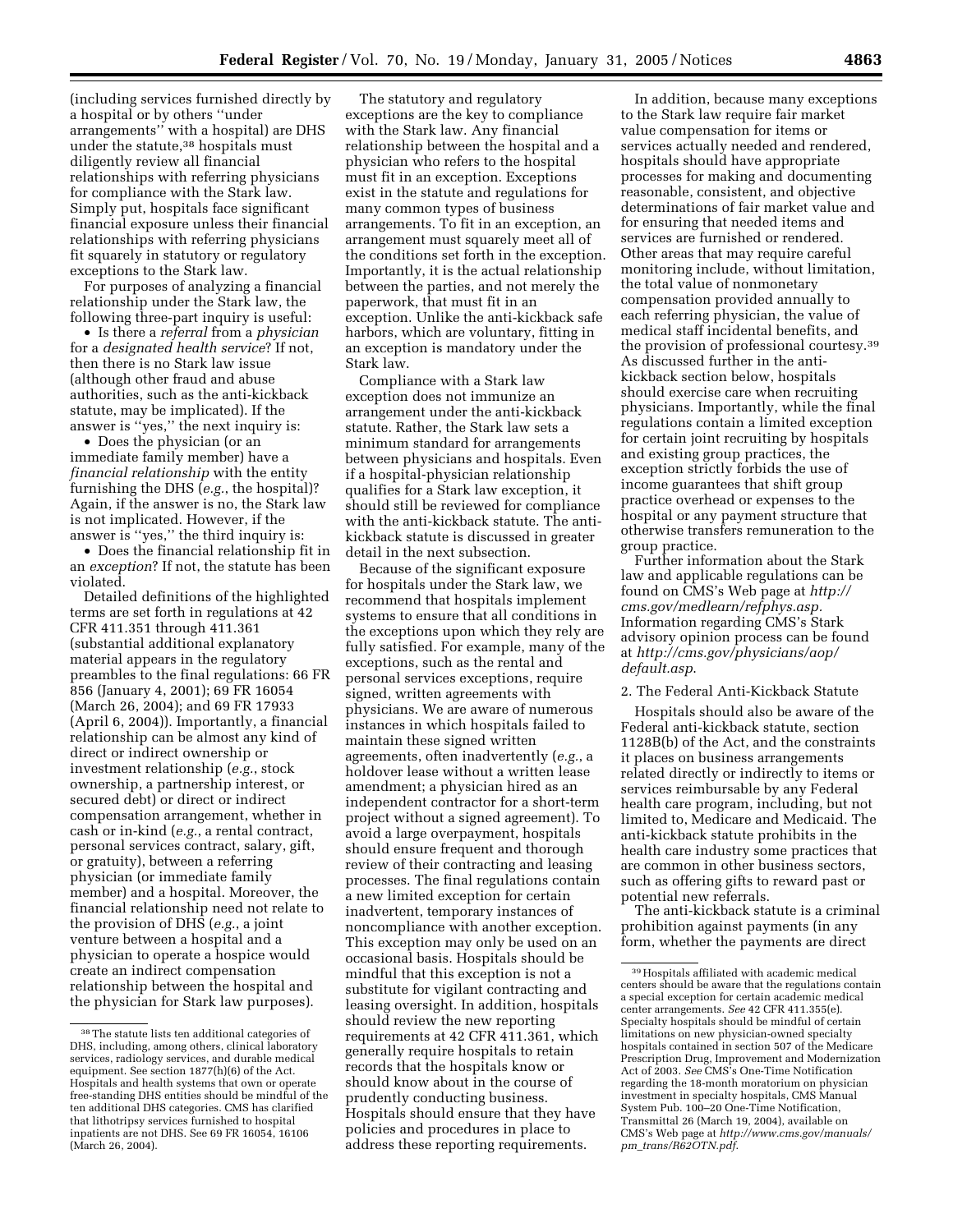or indirect) made purposefully to induce or reward the referral or generation of Federal health care program business. The anti-kickback statute addresses not only the offer or payment of anything of value for patient referrals, but also the offer or payment of anything of value in return for purchasing, leasing, ordering, or arranging for or recommending the purchase, lease, or ordering of any item or service reimbursable in whole or in part by a Federal health care program. The statute extends equally to the solicitation or acceptance of remuneration for referrals or the generation of other business payable by a Federal health care program. Liability under the anti-kickback statute is determined separately for each party involved. In addition to criminal penalties, violators may be subject to CMPs and exclusion from the Federal health care programs. Hospitals should also be mindful that compliance with the anti-kickback statute is a condition of payment under Medicare and other Federal health care programs. *See, e.g.*, Medicare Federal Health Care Provider/ Supplier Application, CMS Form 855A, Certification Statement at section 15, paragraph A.3, available on CMS's Web page at *http://www.cms.gov/providers/ enrollment/forms/.* As such, liability may arise under the False Claims Act where the anti-kickback statute violation results in the submission of a claim for payment under a Federal health care program.

Although liability under the antikickback statute ultimately turns on a party's intent, it is possible to identify arrangements or practices that may present a significant potential for abuse. For purposes of analyzing an arrangement or practice under the antikickback statute, the following two inquiries are useful:

• Does the hospital have any remunerative relationship between itself (or its affiliates or representatives) and persons or entities in a position to generate Federal health care program business for the hospital (or its affiliates) directly or indirectly? Persons or entities in a position to generate Federal health care program business for a hospital include, for example, physicians and other health care professionals, ambulance companies, clinics, hospices, home health agencies, nursing facilities, and other hospitals.

• With respect to any remunerative relationship so identified, could *one* purpose of the remuneration be to induce or reward the referral or recommendation of business payable in whole or in part by a Federal health care program? Importantly, under the anti-

kickback statute, neither a legitimate business purpose for the arrangement, nor a fair market value payment, will legitimize a payment if there is also an illegal purpose (*i.e.*, inducing Federal health care program business).

Although any arrangement satisfying both tests implicates the anti-kickback statute and requires careful scrutiny by a hospital, the courts have identified several potentially aggravating considerations that can be useful in identifying arrangements at greatest risk of prosecution. In particular, hospitals should ask the following questions, among others, about any potentially problematic arrangements or practices they identify:

• Does the arrangement or practice have a potential to interfere with, or skew, clinical decision-making?

• Does the arrangement or practice have a potential to increase costs to Federal health care programs, beneficiaries, or enrollees?

• Does the arrangement or practice have a potential to increase the risk of overutilization or inappropriate utilization?

• Does the arrangement or practice raise patient safety or quality of care concerns?

Hospitals that have identified potentially problematic arrangements or practices can take a number of steps to reduce or eliminate the risk of an antikickback violation. Detailed guidance relating to a number of specific practices is available from several sources. Most importantly, the anti-kickback statute and the corresponding regulations establish a number of ''safe harbors'' for common business arrangements. The following safe harbors are of most relevance to hospitals:

• Investment interests safe harbor (42 CFR 1001.952(a)),

• Space rental safe harbor (42 CFR 1001.952(b)),

• Equipment rental safe harbor (42 CFR 1001.952(c)),

• Personal services and management contracts safe harbor (42 CFR 1001.952(d)),

• Sale of practice safe harbor (42 CFR 1001.952(e)),

• Referral services safe harbor (42 CFR 1001.952(f)),

• Discount safe harbor (42 CFR 1001.952(h)),

• Employee safe harbor (42 CFR 1001.952(i)),

• Group purchasing organizations safe harbor (42 CFR 1001.952(j)),

• Waiver of beneficiary coinsurance and deductible amounts safe harbor (42 CFR 1001.952(k)),

• Practitioner recruitment safe harbor (42 CFR 1001.952(n)),

• Obstetrical malpractice insurance subsidies safe harbor (42 CFR 1001.952(o)),

• Cooperative hospital service organizations safe harbor (42 CFR  $1001.952(q)$ ),

• Ambulatory surgical centers safe harbor (42 CFR 1001.952(r)),

• Ambulance replenishing safe harbor (42 CFR 1001.952(v)), and

• Safe harbors for certain managed care and risk sharing arrangements (42 CFR 1001.952(m), (t), and (u)).<sup>40</sup>

*Safe harbor protection requires strict compliance with all applicable conditions set out in the relevant safe harbor.*41 Although compliance with a safe harbor is *voluntary* and failure to comply with a safe harbor does *not* mean an arrangement is illegal per se, we recommend that hospitals structure arrangements to fit in a safe harbor whenever possible. Arrangements that do not fit in a safe harbor must be evaluated on a case-by-case basis.

Other available guidance includes special fraud alerts and advisory bulletins issued by the OIG identifying and discussing particular practices or issues of concern and OIG advisory opinions issued to specific parties about their particular business arrangements.42 A hospital concerned about an existing or proposed arrangement may request a binding OIG advisory opinion regarding whether the arrangement violates the Federal antikickback statute or other OIG fraud and abuse authorities, using the procedures set out at 42 CFR part 1008. The safe harbor regulations (and accompanying **Federal Register** preambles), fraud alerts and bulletins, advisory opinions (and instructions for obtaining them, including a list of frequently asked questions), and other guidance are

40 Importantly, the anti-kickback statute safe harbors are not the same as the Stark law exceptions described above at section II.B.1 of this guidance. An arrangement's compliance with the antikickback statute and the Stark law must be evaluated separately.

41Parties to an arrangement cannot obtain safe harbor protection by entering into a sham contract that complies with the written agreement requirement of a safe harbor and appears, on paper, to meet all of the other safe harbor requirements, but does not reflect the actual arrangement between the parties. In other words, in assessing compliance with a safe harbor, the OIG examines not only whether the written contract satisfies all of the safe harbor requirements, but also whether the actual arrangement satisfies the requirements.

42While informative for guidance purposes, an OIG advisory opinion is binding only with respect to the particular party or parties that requested the opinion. The analyses and conclusions set forth in OIG advisory opinions are very fact-specific. Accordingly, hospitals should be aware that different facts may lead to different results.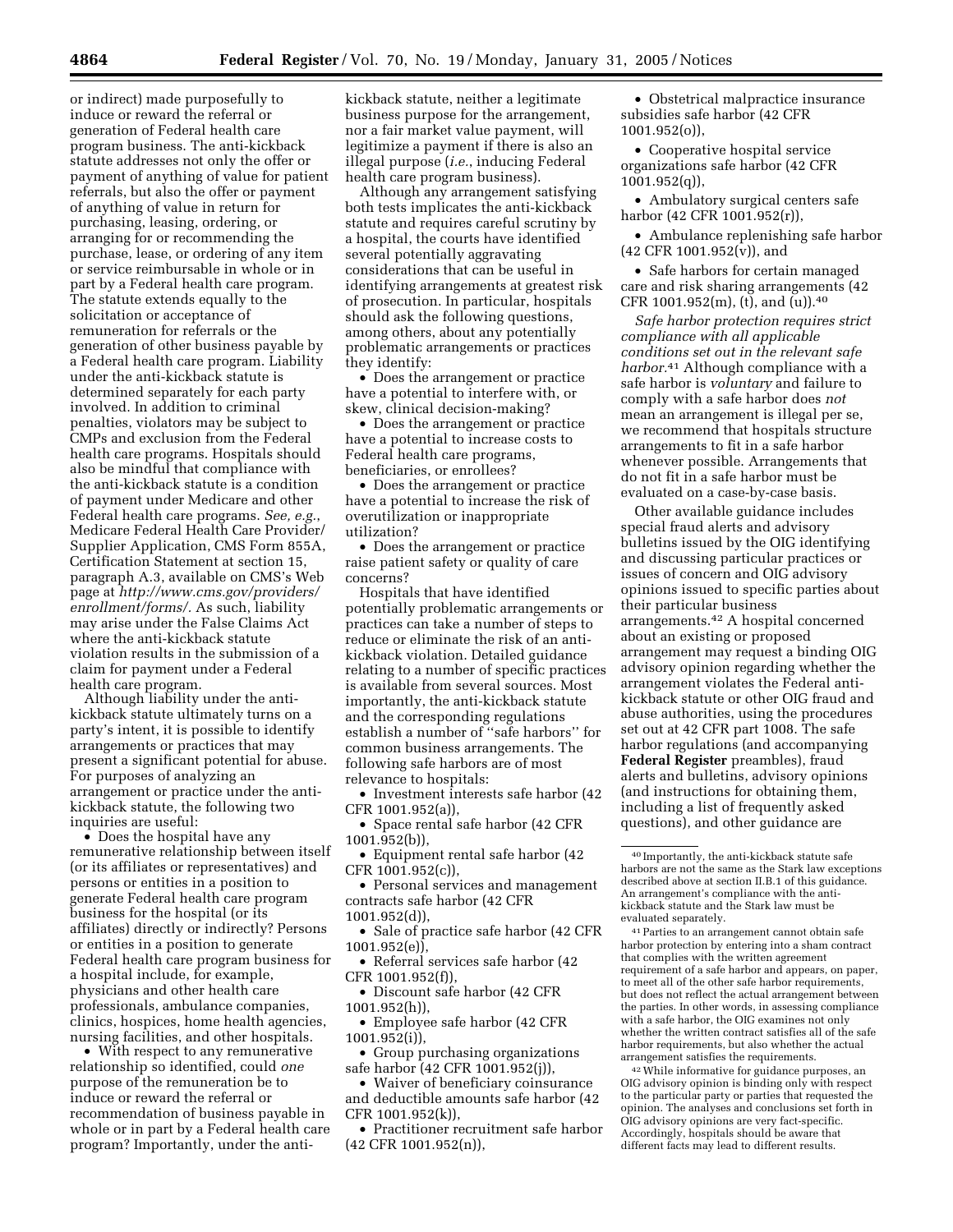available on the OIG Web page at *http:/ /oig.hhs.gov.*

The following discussion highlights several known areas of potential risk under the anti-kickback statute. The propriety of any particular arrangement can only be determined after a detailed examination of the attendant facts and circumstances. The identification of a given practice or activity as ''suspect'' or as an area of ''risk'' does not mean it is necessarily illegal or unlawful, or that it cannot be properly structured to fit in a safe harbor; nor does it mean that the practice or activity is not beneficial from a clinical, cost, or other perspective. Rather, the areas identified below are areas of activity that have a potential for abuse and that should receive close scrutiny from hospitals. The discussion highlights potential risks under the antikickback statute arising from hospitals' relationships in the following seven categories: (a) Joint ventures; (b) compensation arrangements with physicians; (c) relationships with other health care entities; (d) recruitment arrangements; (e) discounts; (f) medical staff credentialing; and (g) malpractice insurance subsidies. (In addition, the kickback risks associated with gainsharing arrangements are discussed below in section II.C of this guidance.)

Physicians are the primary referral source for hospitals, and, therefore, most of the discussion below focuses on hospitals' relationships with physicians. Notwithstanding, hospitals also receive referrals from other health care professionals, including physician assistants and nurse practitioners, and from other providers and suppliers (such as ambulance companies, clinics, hospices, home health agencies, nursing facilities, and other hospitals). Therefore, in addition to reviewing their relationships with physicians, hospitals should also review their relationships with nonphysician referral sources to ensure that the relationships do not violate the anti-kickback statute. The principles described in the following discussions can be used to assess the risk associated with relationships with both physician and nonphysician referral sources.

## a. Joint Ventures

The OIG has a long-standing concern about joint venture arrangements between those in a position to refer or generate Federal health care program business and those providing items or services reimbursable by Federal health care programs.43 In the context of joint

ventures, our chief concern is that remuneration from a joint venture might be a disguised payment for past or future referrals to the venture or to one or more of its participants. Such remuneration may take a variety of forms, including dividends, profit distributions, or, with respect to contractual joint ventures, the economic benefit received under the terms of the operative contracts.

When scrutinizing joint ventures under the anti-kickback statute, hospitals should examine the following factors, among others:

• *The manner in which joint venture participants are selected and retained.* If participants are selected or retained in a manner that takes into account, directly or indirectly, the value or volume of referrals, the joint venture is suspect. The existence of one or more of the following indicators suggests that there might be an improper nexus between the selection or retention of participants and the value or volume of their referrals:

- —A substantial number of participants are in a position to make or influence referrals to the venture, other participants, or both;
- —Participants that are expected to make a large number of referrals are offered a greater or more favorable investment or business opportunity in the joint venture than those anticipated to make fewer referrals;
- —Participants are actively encouraged or required to make referrals to the joint venture;
- —Participants are encouraged or required to divest their ownership interest if they fail to sustain an ''acceptable'' level of referrals;
- —The venture (or its participants) tracks its sources of referrals and distributes this information to the participants; or —The investment interests are nontransferable or subject to transfer restrictions related to referrals.

• *The manner in which the joint venture is structured.* The structure of the joint venture is suspect if a participant is already engaged in the line of business to be conducted by the joint venture, and that participant will own all or most of the equipment, provide or perform all or most of the items or services, or take responsibility for all or most of the day-to-day operations. With this kind of structure, the co-participant's primary contribution is typically as a captive referral base.

• *The manner in which the investments are financed and profits are* 

*distributed.* The existence of one or more of the following indicators suggests that the joint venture may be a vehicle to disguise referrals:

- —Participants are offered investment shares for a nominal or no capital contribution;
- —The amount of capital that participants invest is disproportionately small, and the returns on the investment are disproportionately large, when compared to a typical investment in a new business enterprise;
- —Participants are permitted to borrow their capital investments from another participant or from the joint venture, and to pay back the loan through deductions from profit distributions, thus eliminating even the need to contribute cash;
- —Participants are paid extraordinary returns on the investment in comparison with the risk involved; or
- —A substantial portion of the gross revenues of the venture are derived from participant-driven referrals. In light of the obvious risk inherent in

joint ventures, whenever possible, hospitals should structure joint ventures to fit squarely in one of the following safe harbors for investment interests:

• The ''small entity'' investment safe harbor (42 CFR 1001.952(a)(2)), which applies to returns on investments as long as no more than 40 percent of the investment interests are held by investors who are in a position to make or influence referrals to, furnish items or services to, or otherwise generate business for the venture (interested investors), no more than 40 percent of revenues come from referrals or business otherwise generated from investors, and all other conditions are satisfied; 44

• The safe harbor for investment interests in an entity located in an underserved area (42 CFR 1001.952(a)(3)), which applies to ventures located in medically underserved areas (as defined in regulations issued by the Department and set forth at 42 CFR part 51c), as long as no more than 50 percent of the investment interests are held by interested investors and all other conditions are satisfied; or

• The hospital-physician ambulatory surgical center (ASC) safe harbor (42 CFR 1001.952 $(r)(4)$ ). This safe harbor only protects investments in Medicarecertified ASCs owned by hospitals and certain qualifying physicians. Importantly, it does *not* protect

<sup>43</sup>*See* 1989 Special Fraud Alert on Joint Venture Arrangements, reprinted in the **Federal Register** (59 FR 65372; December 19,1994) and available on our

Web page at *http://oig.hhs.gov/fraud/docs/ alertsandbulletins/121994.html.*

<sup>44</sup>There is also a safe harbor for investment interests in large entities (*i.e.,* entities with over fifty million dollars in assets) (42 CFR 1001.952(a)(1)).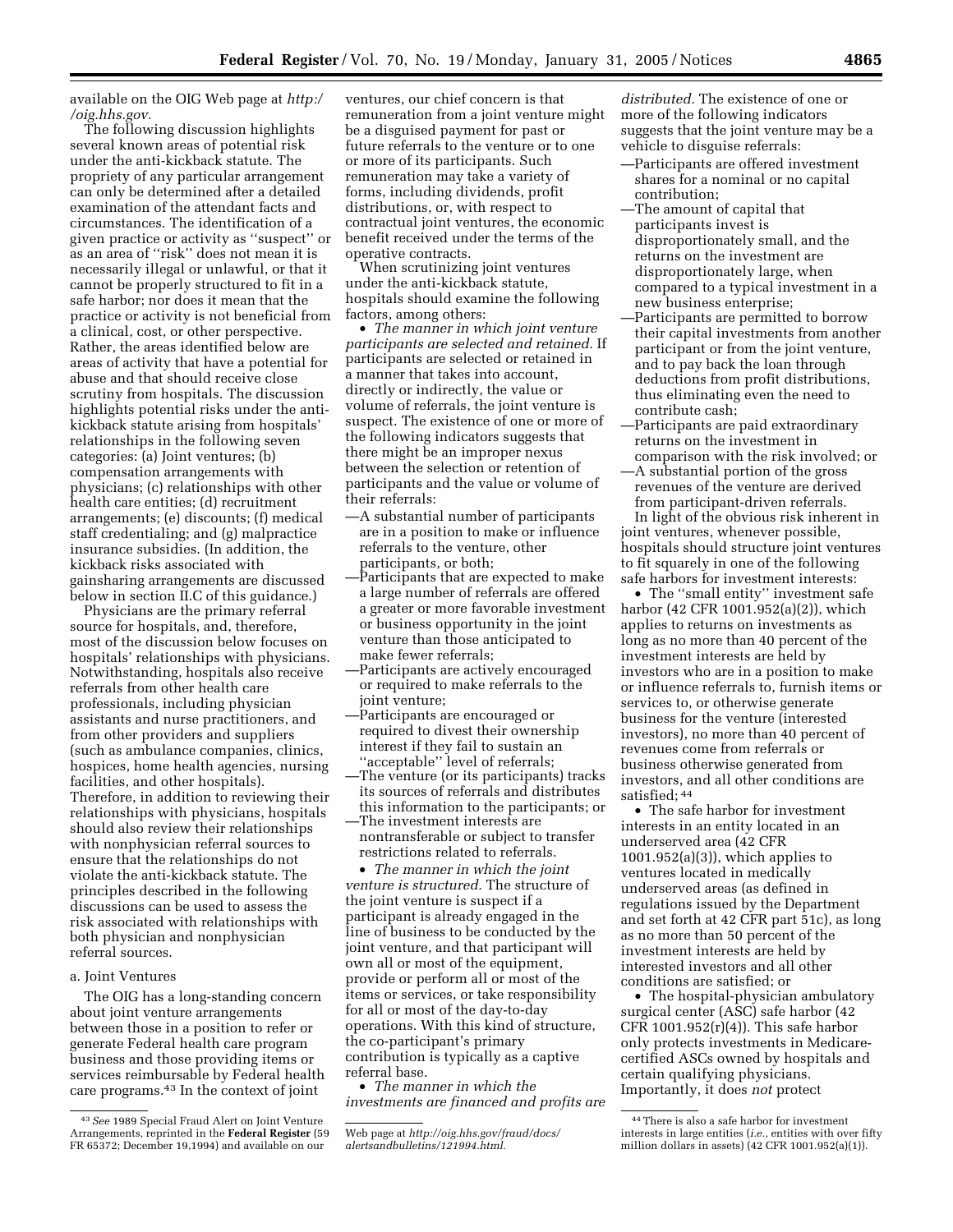investments by hospitals and physicians in non-ASC clinical joint ventures, including, for example, cardiac catheterization or vascular laboratories, oncology centers, and dialysis facilities. Investors in such clinical ventures should look to other safe harbors and to the factors noted above.

These safe harbors protect remuneration in the form of returns on investment interests (*i.e.*, money paid by an entity to its owners or investors as dividends, profit distributions, or the like). However, they do not protect payments made by participating investors to a venture or payments made by the venture to other parties, such as vendors, contractors, or employees (although in some cases these arrangements may fit in other safe harbors).

As we originally observed in our 1989 Special Fraud Alert on Joint Venture Arrangements,45 joint ventures may take a variety of forms, including a contractual arrangement between two or more parties to cooperate in a common and distinct enterprise providing items or services, thereby creating a ''contractual joint venture.'' We elaborated more fully on contractual joint ventures in our 2003 Special Advisory Bulletin on Contractual Joint Ventures.46 Contractual joint ventures pose the same kinds of risks as equity joint ventures and should be analyzed similarly. Factors to consider include, for example, whether the hospital is expanding into a new line of business created predominately or exclusively to serve the hospital's existing patient base, whether a would-be competitor of the new line of business is providing all or most of the key services, and whether the hospital assumes little or no *bona fide* business risk. An example of a potentially problematic contractual joint venture would be a hospital contracting with an existing durable medical equipment (DME) supplier to operate the hospital's newly formed DME subsidiary (with its own DME supplier number) on essentially a turnkey basis, with the hospital primarily furnishing referrals and assuming little or no business risk.47

Hospitals should be aware that, for reasons described in our 2003 Special Advisory Bulletin on Contractual Joint Ventures,48 safe harbor protection may not be available for contractual joint ventures, and attempts to carve out separate contracts and qualify each separately for safe harbor protection may be ineffectual and leave the parties at risk under the statute.49

If a hospital is planning to participate, directly or indirectly, in a joint venture involving referring physicians and the venture does not qualify for safe harbor protection, the hospital should scrutinize the venture with care, taking into account the factors noted above, and consider obtaining advice from an experienced attorney. At a minimum, to reduce (but not necessarily eliminate) the risk of abuse, hospitals should consider (i) barring physicians employed by the hospital or its affiliates from referring to the joint venture; (ii) taking steps to ensure that medical staff and other affiliated physicians are not encouraged in any manner to refer to the joint venture; (iii) notifying physicians annually in writing of the preceding policy; (iv) refraining from tracking in any manner the volume of referrals attributable to particular referrals sources; (v) ensuring that no physician compensation is tied in any manner to the volume or value of referrals to, or other business generated for, the venture; (vi) disclosing all financial interests to patients; 50 and (vii) requiring that other participants in the joint venture adopt similar steps.

b. Compensation Arrangements With Physicians

Hospitals enter into a variety of compensation arrangements with

50While disclosure to patients does not offer sufficient protection against Federal health care program abuse, effective and meaningful disclosure offers some protection against possible abuses of patient trust.

physicians whereby physicians provide items or services to, or on behalf of, the hospital. Conversely, in some arrangements, hospitals provide items or services to physicians. Examples of these compensation arrangements include, without limitation, medical director agreements, personal or management services agreements, space or equipment leases, and agreements for the provision of billing, nursing, or other staff services. Although many compensation arrangements are legitimate business arrangements, compensation arrangements *may* violate the anti-kickback statute if *one* purpose of the arrangement is to compensate physicians for past or future referrals.51

The general rule of thumb is that any remuneration flowing between hospitals and physicians should be at fair market value for actual and necessary items furnished or services rendered based upon an arm's-length transaction and should not take into account, directly or indirectly, the value or volume of any past or future referrals or other business generated between the parties. Arrangements under which hospitals (i) provide physicians with items or services for free or less than fair market value, (ii) relieve physicians of financial obligations they would otherwise incur, or (iii) inflate compensation paid to physicians for items or services pose significant risk. In such circumstances, an inference arises that the remuneration may be in exchange for generating business.

In particular, hospitals should review their physician compensation arrangements and carefully assess the risk of fraud and abuse using the following factors, among others:

• Are the items and services obtained from a physician legitimate, commercially reasonable, and necessary to achieve a legitimate business purpose of the hospital (apart from obtaining referrals)? Assuming that the hospital needs the items and services, does the hospital have multiple arrangements with different physicians, so that in the aggregate the items or services provided by all physicians exceed the hospital's actual needs (apart from generating business)?

• Does the compensation represent fair market value in an arm's-length transaction for the items and services? Could the hospital obtain the services from a non-referral source at a cheaper rate or under more favorable terms? Does the remuneration take into

<sup>45</sup>*See* 1989 Special Fraud Alert on Joint Venture Arrangements, *supra* note 43.

<sup>46</sup>This Special Advisory Bulletin is available on our Web page at *http://oig.hhs.gov/fraud/docs/ alertsandbulletins/042303SABJointVentures.pdf.*

<sup>47</sup>Contractual ventures with existing clinical laboratories and outpatient therapy providers, among others, are also potentially problematic, particularly if the venture is functionally a turnkey operation that enables a hospital to use its captive referrals to expand into a new line of business with little or no contribution of resources or assumption of real risk.

<sup>48</sup>*See* 2003 Special Advisory Bulletin on Contractual Joint Ventures, *supra* note 46.

<sup>49</sup>The Medicare program permits hospitals to furnish services ''under arrangements'' with other providers or suppliers. Hospitals frequently furnish services ''under arrangements'' with an entity owned, in whole or in part, by referring physicians. Standing alone, these ''under arrangements'' relationships do not fall within the scope of problematic contractual joint ventures described in the Special Fraud Alert; however, these relationships will violate the anti-kickback statute if remuneration is purposefully offered or paid to induce referrals (*e.g.*, paying above-market rates for the services to influence referrals or otherwise tying the arrangements to referrals in any manner). These ''under arrangements'' relationships should be structured, when possible, to fit within an antikickback safe harbor. They *must* fit within a Stark exception, even if the service furnished ''under arrangements'' is not itself a DHS. *See* 66 FR 856, 941–2 (January 4, 2001); 69 FR 16054, 16106 (March 26, 2004).

<sup>51</sup>As previously noted, a hospital should ensure that each compensation arrangement with a referring physician fits squarely in a statutory or regulatory exception to the Stark law.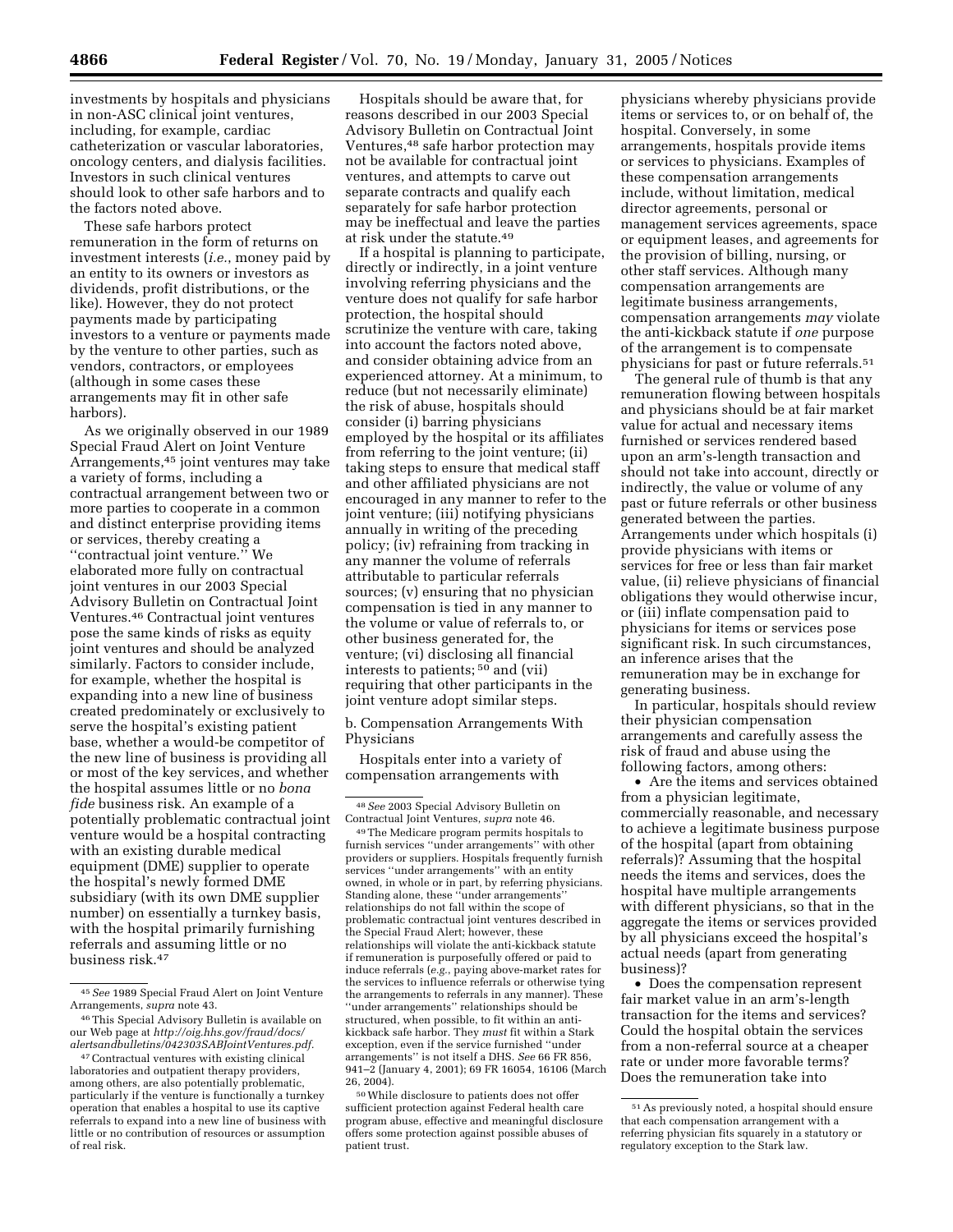account, directly or indirectly, the value or volume of any past or future referrals or other business generated between the parties? Is the compensation tied, directly or indirectly, to Federal health care program reimbursement?

• Is the determination of fair market value based upon a reasonable methodology that is uniformly applied and properly documented? If fair market value is based on comparables, the hospital should ensure that the market rate for the comparable services is not distorted (*e.g.,* the market for ancillary services may be distorted if all providers of the service are controlled by physicians).

• Is the compensation commensurate with the fair market value of a physician with the skill level and experience reasonably necessary to perform the contracted services?

• Were the physicians selected to participate in the arrangement in whole or in part because of their past or anticipated referrals?

• Is the arrangement properly and fully documented in writing? Are the physicians documenting the services they provide? Is the hospital monitoring the services?

• In the case of physicians staffing hospital outpatient departments, are safeguards in place to ensure that the physicians do not use hospital outpatient space, equipment, or personnel to conduct their private practices? In addition, physicians working in outpatient departments must bill the appropriate site-of-service modifier. The hospital should take reasonable steps to ensure that physicians are aware of this requirement and should take appropriate action if it identifies physicians engaging in improper site-of-service billing.

Whenever possible, hospitals should structure their compensation arrangements with physicians to fit in a safe harbor. Potentially applicable are the space rental safe harbor (42 CFR 1001.952(b)), the equipment rental safe harbor (42 CFR 1001.952(c)), the personal services and management contracts safe harbor (42 CFR 1001.952(d)), the sale of practice safe harbor (42 CFR 1001.952(e)), the referral services safe harbor (42 CFR 1001.952(f)), the employee safe harbor (42 CFR 1001.952(i)), the practitioner recruitment safe harbor (42 CFR  $1001.952(n)$ , and the obstetrical malpractice insurance subsidies safe harbor (42 CFR 1001.952(o)). *An arrangement must fit squarely in a safe harbor to be protected.* Arrangements that do not fit in a safe harbor should be reviewed in light of the totality of all facts and circumstances. At minimum,

hospitals should develop policies and procedures requiring physicians to document, and the hospital to monitor, the services or items provided under compensation arrangements (including, for example, by using written time reports). In some cases, particularly rentals, hospitals should consider obtaining an independent fair market valuation using appropriate health care valuation standards.

Arrangements between hospitals and traditional hospital-based physicians (*e.g.,* anesthesiologists, radiologists, and pathologists) raise some different concerns.52 In these arrangements, it is typically the hospitals that are in a position to influence the flow of business to the physicians, rather than the physicians making referrals to the hospitals.53 Such arrangements may violate the anti-kickback statute if the hospital solicits or receives something of value—or the physicians offer or pay something of value—in exchange for access to the hospital's Federal health care program business. Illegal kickbacks between hospitals and hospital-based physicians may take a variety of forms, including, without limitation:

• A hospital requiring physicians to pay more than the fair market value for services provided to the hospital-based physicians by the hospital; or

• A hospital compensating physicians less than the fair market value for goods or services provided to the hospital by the physicians.

Accordingly, arrangements that require physicians to provide Medicare Part A supervision and management services for token or no payment in exchange for the ability to provide physician-billable Medicare Part B services at the hospital potentially violate the anti-kickback statute and should be closely scrutinized.

We are aware that hospitals have long provided for the delivery of certain hospital-based physician services

53 In this regard, arrangements between hospitals and traditional hospital-based physicians generally do not pose the same potential to cause the harms typically associated with kickback schemes. Moreover, a hospital's attending medical staff's quality expectations and a hospital's liability exposure for the malpractice of hospital-based physicians constrain the hospital's choice of a hospital-based physician or group. Finally, to the extent that any qualified group can bid for hospitalbased business and the request for proposals clearly includes the entire arrangement, the competition is not unfair. (Of course, an open, competitive bidding process does not protect an otherwise illegal kickback arrangement.)

through the grant of an *exclusive* contract to a physician or physician group, which includes management, staffing, and other administrative functions, and in some cases limited clinical duties. These exclusive arrangements affect the cash and noncash value of the overall arrangement to the respective parties.

Depending on the circumstances, an exclusive contract can have substantial value to the hospital-based physician or group, as well as to the hospital, that may well have nothing to do with the value or volume of business flowing between the hospital and the physicians. By way of example only, an exclusive arrangement may reduce the costs a physician or group would otherwise incur for business development and may eliminate administrative costs otherwise incurred by the hospital. In an appropriate context, an exclusive arrangement that requires a hospital-based physician or physician group to perform *reasonable* administrative or *limited* clinical duties *directly related* to the hospital-based professional services at no or a reduced charge would not violate the antikickback statute, provided that the overall arrangement is consistent with fair market value in an arm's-length transaction, taking into account the value attributable to the exclusivity. Depending on the circumstances, examples of directly-related administrative or clinical duties include, without limitation: participation on hospital committees, tumor boards, or similar hospital entities; participation in on-call rotation; and performance of quality assurance and oversight activities. Notwithstanding, whether the scope and volume of the required services in a particular arrangement reasonably reflect the value of the exclusivity will depend on the facts and circumstances of the arrangement.

Nothing in this supplemental CPG should be construed as requiring hospital-based physicians to perform administrative or clinical services at no or a reduced charge. Uncompensated or below-market arrangements for goods or services will be subject to close scrutiny for compliance with the statute.

c. Relationships With Other Health Care Entities

As addressed in the preceding subsection, hospitals may obtain referrals of Federal health care program business from a variety of health care professionals and entities. In addition, when furnishing inpatient, outpatient, and related services, hospitals often direct or influence referrals for items

<sup>52</sup>Arrangements between hospitals and hospitalbased physicians were the topic of a Management Advisory Report (MAR) titled ''Financial Arrangements Between Hospitals and Hospital-Based Physicians,'' OEI–09–89–00330, available on our Web page at *http://oig.hhs.gov/oei/reports/oei-09-89-00330.pdf.*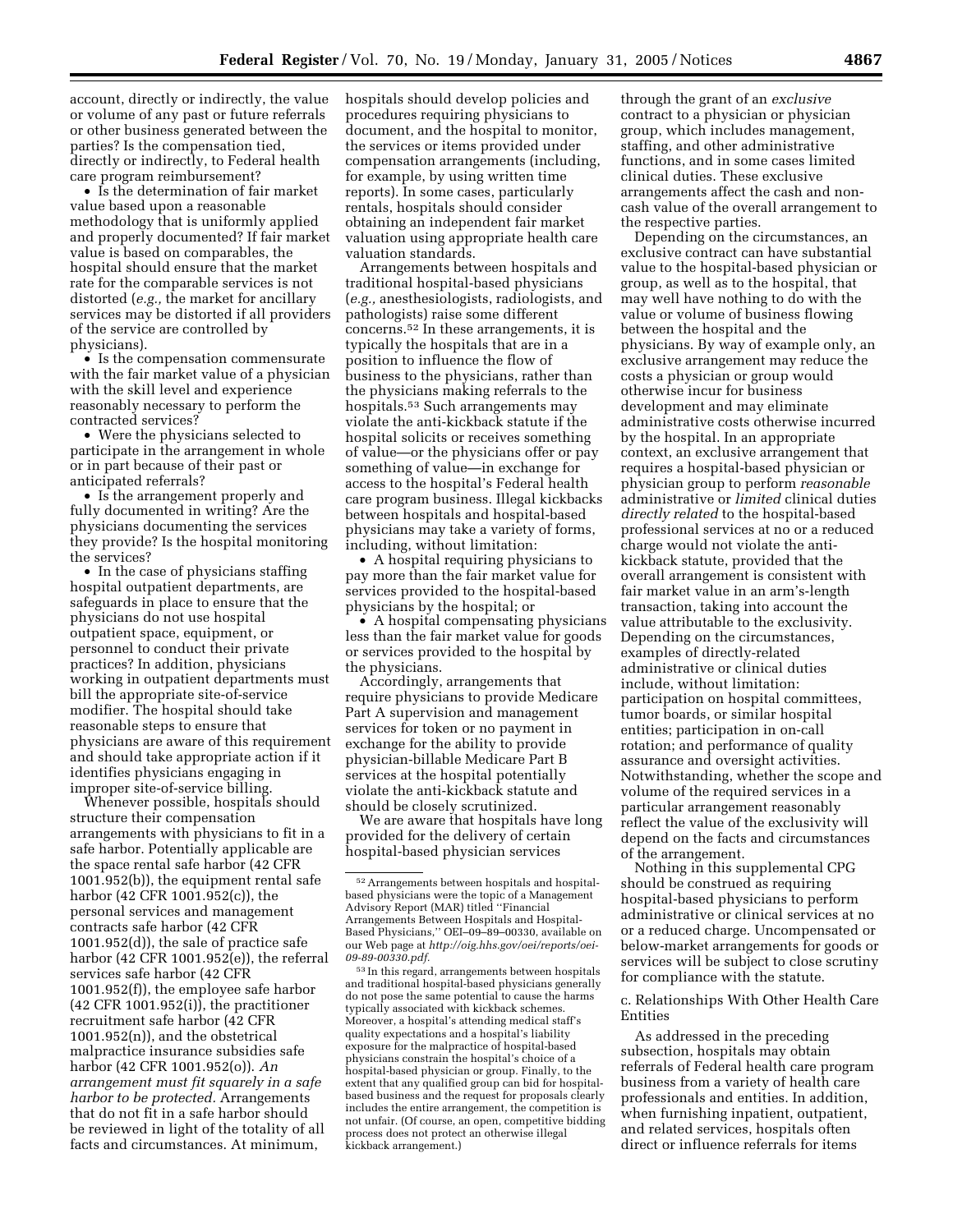and services reimbursable by Federal health care programs. For example, hospitals may refer patients to, or order items or services from, home health agencies,54 skilled nursing facilities, durable medical equipment companies, laboratories, pharmaceutical companies, and other hospitals. In cases where a hospital is the referral source for other providers or suppliers, it would be prudent for the hospital to scrutinize carefully any remuneration flowing to the hospital from the provider or supplier to ensure compliance with the anti-kickback statute, using the principles outlined above. Remuneration may include, for example, free or below-market-value items and services or the relief of a financial obligation.

Hospitals should also review their managed care arrangements to ensure compliance with the anti-kickback statute. Managed care arrangements that do not fit within one of the managed care and risk sharing safe harbors at 42 CFR 1001.952(m), (t), or (u) must be evaluated on a case-by-case basis.

# d. Recruitment Arrangements

Many hospitals provide incentives to recruit a physician or other health care professional to join the hospital's medical staff and provide medical services to the surrounding community. When used to bring needed physicians to an underserved community, these arrangements can benefit patients. However, recruitment arrangements pose substantial fraud and abuse risk.

In most cases, the recruited physician establishes a private practice in the community instead of becoming a hospital employee.55 Such arrangements potentially implicate the anti-kickback statute if one purpose of the recruitment arrangement is to induce referrals to the recruiting hospital. Safe harbor protection is available for certain recruitment arrangements offered by hospitals to attract primary care physicians and practitioners to health professional shortage areas (HPSAs), as defined in regulations issued by the

Department.56 The scope of this safe harbor is very limited. In particular, the safe harbor does not protect (a) recruitment arrangements in areas that are not designated as HPSAs, (b) recruitment of specialists, or (c) joint recruitment with existing physician practices in the area.

Because of the significant risk of fraud and abuse posed by improper recruitment arrangements, hospitals should scrutinize these arrangements with care. When assessing the degree of risk associated with recruitment arrangements, hospitals should examine the following factors, among others:

• *The size and value of the recruitment benefit.* Does the benefit exceed what is reasonably necessary to attract a qualified physician to the particular community? Has the hospital previously tried and failed to recruit or retain physicians?

• *The duration of payout of the recruitment benefit.* Total benefit payout periods extending longer than three years from the initial recruitment agreement should trigger heightened scrutiny.

• *The practice of the existing physician.* Is the physician a new physician with few or no patients or an established practitioner with a ready stream of referrals? Is the physician relocating from a substantial distance so that referrals are unlikely to follow or is it possible for the physician to bring an established patient base?

• *The need for the recruitment.* Is the recruited physician's specialty necessary to provide adequate access to medically necessary care for patients in the community? Do patients already have reasonable access to comparable services from other providers or practitioners in or near the community? An assessment of community need based wholly or partially on the competitive interests of the recruiting hospital or existing physician practices would subject the recruitment payments to heightened scrutiny under the statute.

Significantly, hospitals should be aware that the practitioner recruitment safe harbor excludes any arrangement that directly or indirectly benefits any existing or potential referral source other than the recruited physician. Accordingly, the safe harbor does *not* protect ''joint recruitment'' arrangements between hospitals and other entities or individuals, such as solo practitioners, group practices, or managed care organizations, pursuant to which the hospital makes payments directly or indirectly to the other entity or individual. These joint recruitment

arrangements present a high risk of fraud and abuse and have been the subject of recent government investigations and prosecutions. These arrangements can easily be used as vehicles to disguise payments from the hospital to an existing referral source typically an existing physician practice—in exchange for the existing practice's referrals to the hospital. Suspect payments to existing referral sources may include, among other things, income guarantees that shift costs from the existing referral source to the recruited physician and overhead and build-out costs funded for the benefit of the existing referral source. Hospitals should review all ''joint recruiting'' arrangements to ensure that remuneration does not inure in whole or in part to the benefit of any party other than the recruited physician.

#### e. Discounts

Public policy favors open and legitimate price competition in health care. Thus, the anti-kickback statute contains an exception for discounts offered to customers that submit claims to the Federal health care programs, if the discounts are properly disclosed and accurately reported.57 However, to qualify for the exception, the discount must be in the form of a reduction in the price of the good or service based on an arm's-length transaction. In other words, the exception covers only reductions in the product's price. Moreover, the regulation provides that the discount must be given at the time of sale or, in certain cases, set at the time of sale, even if finally determined subsequent to the time of sale (*i.e.,* a rebate).

In conducting business, hospitals sell and purchase items and services reimbursable by Federal health care programs. Therefore, hospitals should thoroughly familiarize themselves with the discount safe harbor at 42 CFR 1001.952(h). In particular, depending on their role in the arrangement, hospitals should pay attention to the discount safe harbor requirements applicable to ''buyers,'' ''sellers,'' or ''offerors.'' Compliance with the safe harbor is determined separately for each party. In general, hospitals should ensure that all discounts—including rebates—are properly disclosed and accurately reflected on hospital cost reports. If a hospital offers a discount on an item or service to a buyer, it should ensure that the discount is properly disclosed on the invoice or other documentation for the item or service.

<sup>54</sup>When referring to home health agencies and skilled nursing facilities, hospitals must comply with section 1861(ee)(2)(D) and (H) of the Act, requiring that Medicare participating hospitals, as part of the discharge planning process, (i) share with each beneficiary a list of Medicare-certified home health agencies or skilled nursing facilities, as applicable, that serve the beneficiary's geographic area, and (ii) identify any home health agency or skilled nursing facility in which the hospital has a disclosable financial interest or that has a financial interest in the hospital. *See also* 42 CFR 482.43.

<sup>55</sup>When paid pursuant to a properly structured employment arrangement, payments to physicians who become hospital employees may be protected by the employee safe harbor at 42 CFR 1001.952(i). 56*See* 42 CFR 1001.952(n).

<sup>57</sup>*See* 42 U.S.C. 1320a–7b(b)(3)(A); 42 CFR 1001.952(h).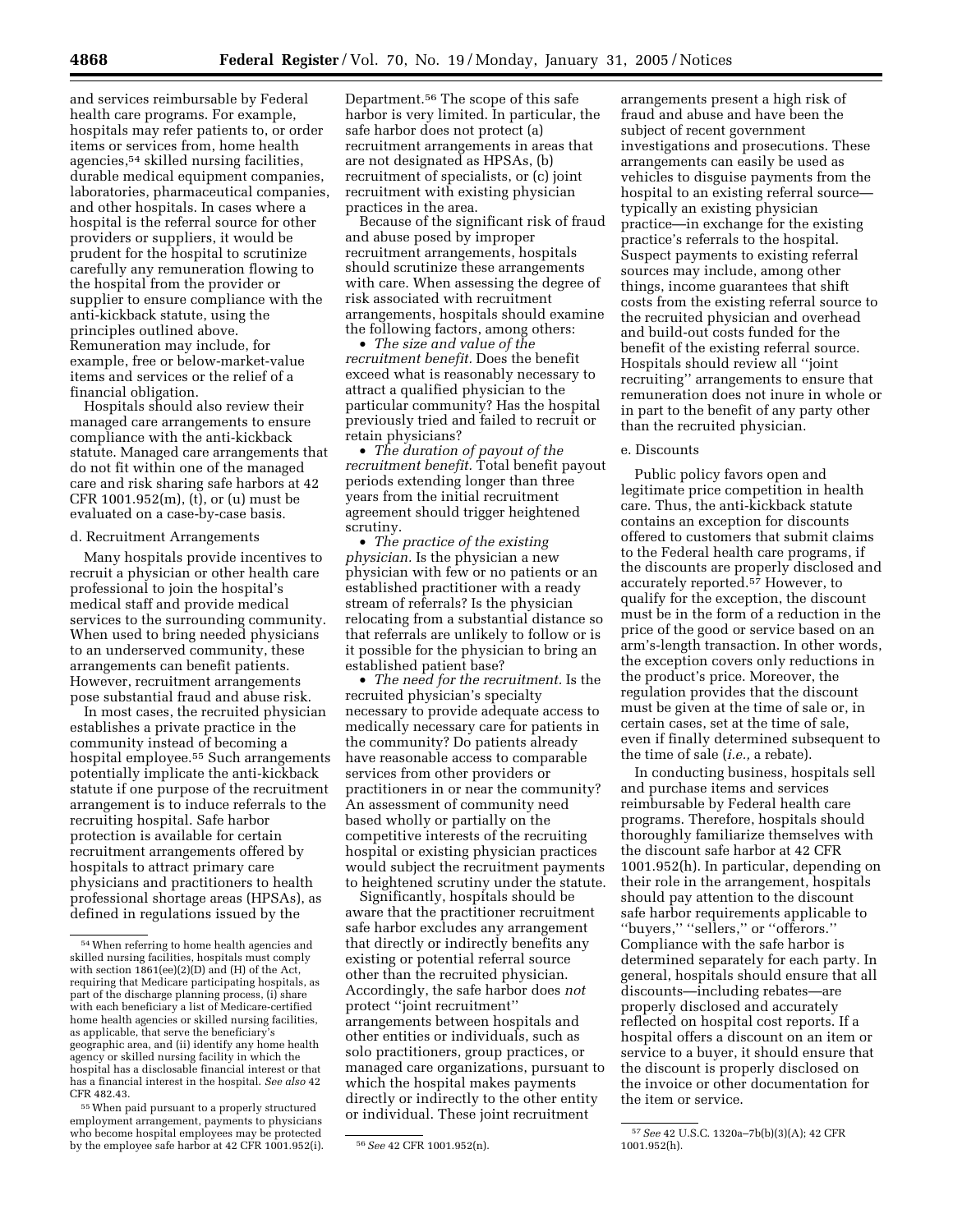The discount safe harbor does not protect a discount offered to one payor but not to the Federal health care programs. Accordingly, in negotiating discounts for items and services paid from a hospital's pocket (such as those reimbursed under the Medicare Part A prospective payment system), the hospital should ensure that there is no link or connection, explicit or implicit, between discounts offered or solicited for that business and the hospital's referral of business billable by the seller directly to Medicare or another Federal health care program. For example, a hospital should not engage in ''swapping'' by accepting from a supplier an unreasonably low price on Part A services that the hospital pays for out of its own pocket in exchange for hospital referrals that are billable by the supplier directly to Part B (*e.g.,* ambulance services). Suspect arrangements include below-cost arrangements or arrangements at prices lower than the prices offered by the supplier to other customers with similar volumes of business, but without Federal health care program referrals.

Hospitals may also receive discounts on items and services purchased through group purchasing organizations (GPOs). Discounts received from a vendor in connection with a GPO to which a hospital belongs should be properly disclosed and accurately reported on the hospital cost reports. Although there is a safe harbor for payments made by a vendor to a GPO as part of an agreement to furnish items or services to a group of individuals or entities (42 CFR 1001.952(j)), the safe harbor does not protect the discount received by the individual or entity.58

## f. Medical Staff Credentialing

Certain medical staff credentialing practices may implicate the antikickback statute.59 For example, conditioning privileges on a particular number of referrals or requiring the performance of a particular number of procedures, beyond volumes necessary to ensure clinical proficiency, potentially raise substantial risks under the statute. On the other hand, a credentialing policy that *categorically* refuses privileges to physicians with significant conflicts of interest would

not appear to implicate the statute in most situations. Whether a particular credentialing policy runs afoul of the anti-kickback statute would depend on the specific facts and circumstances, including the intent of the parties. Hospitals are advised to examine their credentialing practices to ensure that they do not run afoul of the antikickback statute. The OIG has solicited comments about, and is considering, whether further guidance in this area is appropriate.60

## g. Malpractice Insurance Subsidies

The OIG historically has been concerned that a hospital's subsidy of malpractice insurance premiums for potential referral sources, including hospital medical staff, may be suspect under the anti-kickback statute, because the payments may be used to influence referrals. The OIG has established a safe harbor for medical malpractice premium subsidies provided to obstetrical care practitioners in health professional shortage areas.<sup>61</sup> Depending on the circumstances, premium support may also be structured to fit in other safe harbors.

We are aware of the current disruption (*i.e.,* dramatic premium increases, insurers' withdrawals from certain markets, and/or sudden termination of coverage based upon factors other than the physicians' claims history) in the medical malpractice liability insurance markets in some geographic areas.62 Notwithstanding, hospitals should review malpractice insurance subsidy arrangements closely to ensure that there is no improper inducement to referral sources. Relevant factors include, without limitation:

• Whether the subsidy is being provided on an interim basis (*e.g.,* until an unrelated insurer is commercially available) for a reasonable fixed period in a geographic area experiencing severe access or affordability problems;

• Whether the subsidy is being offered only to current active medical staff (or physicians new to the locality or in practice less than a year, *i.e.*, physicians with no or few established patients);

• Whether the criteria for receiving a subsidy is unrelated to the volume or value of referrals or other business

generated by the subsidized physician or his practice;

• Whether physicians receiving subsidies are paying at least as much as they currently pay for malpractice insurance (*i.e.,* are windfalls to physicians avoided);

• Whether physicians are required to perform services or relinquish rights, which have a value equal to the fair market value of the insurance assistance; and

• Whether the insurance is available regardless of the location at which the physician provides services, including, but not limited to, other hospitals.

No one of these factors is determinative, and this list is illustrative, not exhaustive, of potential considerations in connection with the provision of malpractice insurance subsidies. Parties contemplating malpractice subsidy programs that do not fit into one of the safe harbors may want to consider obtaining an advisory opinion. Parties should also be mindful that these subsidy arrangements also implicate the Stark law.

C. Payments To Reduce or Limit Services: Gainsharing Arrangements

The CMP set forth in section 1128A(b)(1) of the Act prohibits a hospital from knowingly making a payment directly or indirectly to a physician as an inducement to reduce or limit items or services furnished to Medicare or Medicaid beneficiaries under the physician's direct care.63 Hospitals that make (and physicians that receive) such payments are liable for CMPs of up to \$2,000 per patient covered by the payments.64 The statutory proscription is very broad. The payment need not be tied to an actual diminution in care, so long as the hospital knows that the payment may influence the physician to reduce or limit services to his or her patients. There is no requirement that the prohibited payment be tied to a specific patient or to a reduction in medically necessary care. In short, any hospital incentive plan that encourages physicians through payments to reduce

<sup>58</sup>To preclude improper shifting of discounts, the safe harbor excludes GPOs that wholly own their members or have members that are subsidiaries of the parent company that wholly owns the GPO. Hospitals with affiliated GPOs should be mindful of these limitations.

<sup>59</sup> In addition to the anti-kickback statute, hospitals should make sure that their credentialing policies comply with all other applicable Federal and State laws and regulations, some of which may prohibit or limit economic credentialing.

<sup>60</sup>*See* our ''Solicitation of New Safe Harbors and Special Fraud Alerts'' (67 FR 72894; December 9, 2002), available on our Web page at *http:// oig.hhs.gov/authorities/docs/ solicitationannsafeharbor.pdf.*

<sup>61</sup>*See* 42 CFR 1001.952(o).

<sup>62</sup>*See* the OIG's letter on a hospital corporaiton's medical malpractice insurance assistance program, available on our Web page at *http://oig.hhs.gov/ fraud/docs/alertsandbulletins/ MalpracticeProgram.pdf*

<sup>63</sup>The prohibition applies only to reductions or limitations of items or services provided to Medicare and Medicaid fee-for-service beneficiaries. *See* section 1128A(b)(1)(A) of the Act. *See also* our August 19, 1999 letter regarding ''Social Security Act sections 1128A(b)(1) and (2) and hospital-physician incentive plans for Medicare or Medicaid beneficiaries enrolled in managed care plans,'' available on our Web page at *http:// oig.hhs.gov/fraud/docs/alertsandbulletins/ gsletter.htm.*

<sup>64</sup>*See* sections 1128A(b)(1)(B) and (b)(2) of the Act.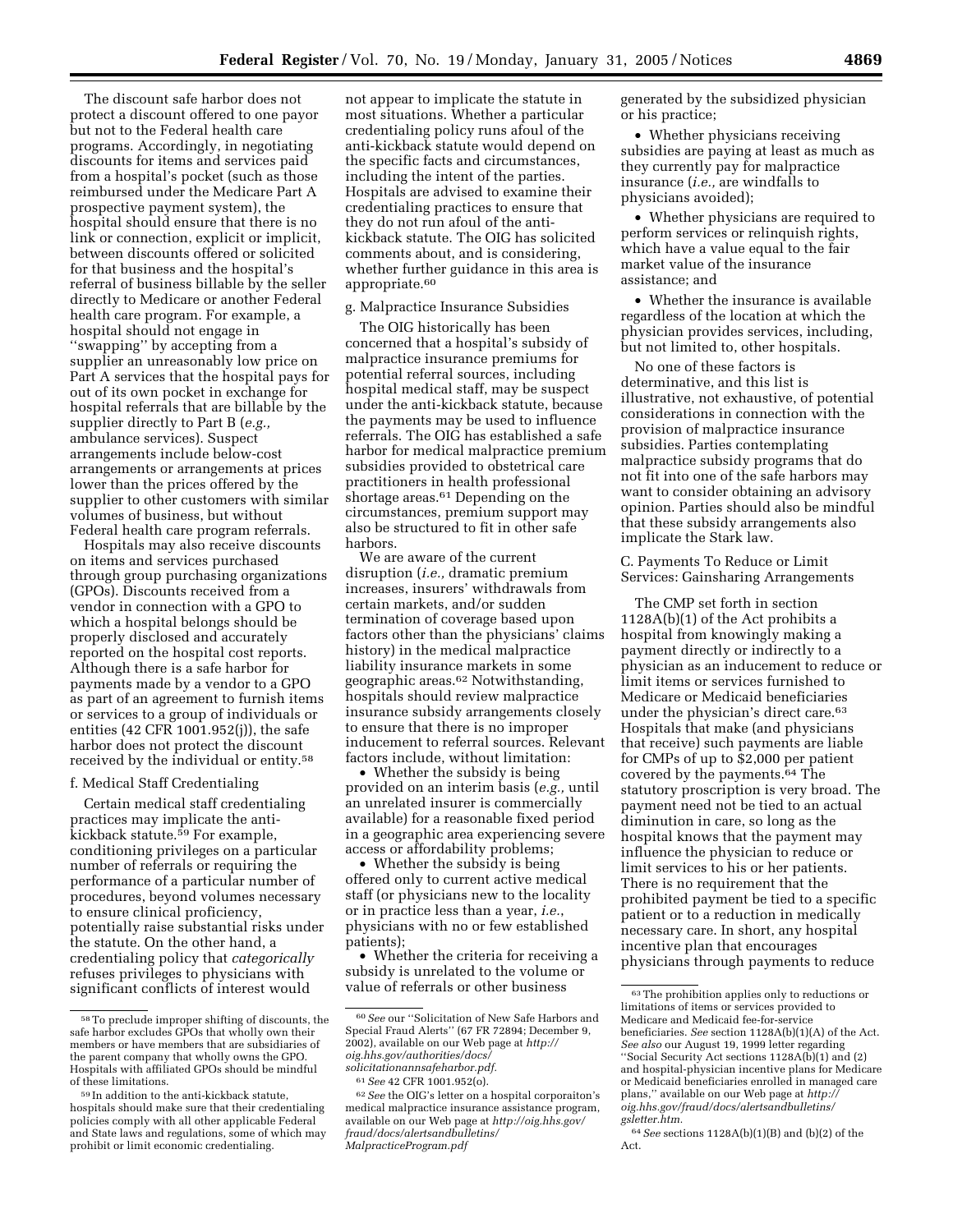or limit clinical services directly or indirectly violates the statute.

We are aware that a number of hospitals are engaged in, or considering entering into, incentive arrangements commonly called ''gainsharing.'' While there is no fixed definition of a ''gainsharing'' arrangement, the term typically refers to an arrangement in which a hospital gives physicians a percentage share of any reduction in the hospital's costs for patient care attributable in part to the physicians' efforts. We recognize that, properly structured, gainsharing arrangements can serve legitimate business and medical purposes, such as increasing efficiency, reducing waste, and, thereby, potentially increasing a hospital's profitability. However, the plain language of section 1128A(b)(1) of the Act prohibits tying the physicians' compensation for services to reductions or limitations in items or services provided to patients under the physicians' clinical care.65

In addition to the CMP risks described above, gainsharing arrangements can also implicate the anti-kickback statute if the cost-savings payments are used to influence referrals. For example, the statute is potentially implicated if a gainsharing arrangement is intended to influence physicians to ''cherry pick'' healthy patients for the hospital offering gainsharing payments and steer sicker (and more costly) patients to hospitals that do not offer gainsharing payments. Similarly, the statute may be implicated if a hospital offers a cost-sharing program with the intent to foster physician loyalty and attract more referrals. In addition, we have serious concerns about overly broad arrangements under which a physician continues for an extended time to reap the benefits of previously-achieved savings or receives cost-savings payments unrelated to anything done by the physician, whether work, services, or other undertaking (*e.g.,* a change in the way the physician practices).

Wherever possible, hospitals should consider structuring cost-saving arrangements to fit in the personal services safe harbor. However, in many cases, protection under the personal services safe harbor is not available because gainsharing arrangements typically involve a percentage payment (*i.e.,* the aggregate fee will not be set in advance, as required by the safe harbor). Finally, gainsharing arrangements may also implicate the Stark law.

D. Emergency Medical Treatment and Labor Act (EMTALA)

Hospitals should review their obligations under EMTALA (section 1867 of the Act) to evaluate and treat individuals who come to their emergency departments and, in some circumstances, other facilities. Hospitals should pay particular attention to when an individual must receive a medical screening exam to determine whether that individual is suffering from an emergency medical condition. When such a screening or treatment of an emergency medical condition is required, it cannot be delayed to inquire about an individual's method of payment or insurance status. If the hospital's emergency department (ED) is ''on diversion'' and an individual comes to the ED for evaluation or treatment of a medical condition, the hospital is required to provide such services despite its diversionary status.

Generally, hospital emergency departments may not transfer an individual with an unstable emergency medical condition unless a physician certifies that the benefits outweigh the risks. In such circumstances, the hospital must provide stabilizing treatment to minimize the risks of transfer. Further, the hospital must ensure that the receiving facility has available space and qualified personnel to treat the individual and has agreed to accept transfer of that individual. Moreover, certain medical records must accompany the individual and a hospital that has specialized capabilities or facilities must accept an appropriate transfer of an individual who requires such specialized capabilities or facilities if the hospital has the capacity to treat the individual.

A hospital must provide appropriate screening and treatment services within the full capabilities of its staff and facilities. This includes access to specialists who are on call. Thus, hospital policies and procedures should be clear on how to access the full services of the hospital, and all staff should understand the hospital's obligations to individuals under EMTALA. In particular, on-call physicians need to be educated as to their responsibilities under EMTALA, including the responsibility to accept appropriately transferred individuals from other facilities. In addition, all persons working in emergency departments should be periodically trained and reminded of the hospital's EMTALA obligations and hospital

policies and procedures designed to ensure that such obligations are met.

For further information about EMTALA, hospitals are directed to: (i) The EMTALA statute at section 1867 of the Act; (ii) the EMTALA statute's implementing regulations at 42 CFR part 489; (iii) our 1999 Special Advisory Bulletin on the Patient Anti-Dumping Statute (64 FR 61353; November 10, 1999), available on our Web page at *http://oig.hhs.gov/fraud/docs/ alertsandbulletins/frdump.pdf;* and (iv) CMS's EMTALA resource Web page located at *http://www.cms.gov/ providers/emtala/emtala.asp.*

## E. Substandard Care

The OIG has authority to exclude any individual or entity from participation in Federal health care programs if the individual or entity provides unnecessary items or services (*i.e.*, items or services in excess of the needs of a patient) or substandard items or services (*i.e.*, items or services of a quality which fails to meet professionally recognized standards of health care).<sup>66</sup> Significantly, neither knowledge nor intent is required for exclusion under this provision. The exclusion can be based upon unnecessary or substandard items or services provided to any patient, even if that patient is not a Medicare or Medicaid beneficiary.

We are mindful that the vast majority of hospitals are fully committed to providing quality care to their patients. To achieve their quality-related goals, hospitals should continually measure their performance against comprehensive standards. Medicare participating hospitals must meet all of the Medicare hospital conditions of participation (COPs), including without limitation, the COP pertaining to a quality assessment and performance improvement program at 42 CFR 482.21 and the hospital COP pertaining to the medical staff at 42 CFR 482.22. Compliance with the COPs is determined by State survey agencies or accreditation organizations, such as the Joint Commission on Accreditation of Healthcare Organizations or the American Osteopathic Association. In addition, hospitals should develop their own quality of care protocols and implement mechanisms for evaluating compliance with those protocols.

In reviewing the quality of care provided, hospitals must not limit their review to the quality of their nursing and other ancillary services. Hospitals must monitor the quality of medical

<sup>65</sup>A detailed discussion of gainsharing can be found in our July 1999 Special Advisory Bulletin titled ''Gainsharing Arrangements and CMPs for Hospital Payments to Physicians to Reduce or Limit Services to Beneficiaries,'' available on our Web page at *http://oig.hhs.gov/fraud/docs/ altersandbulletins/gainsh.htm.*

<sup>66</sup>*See* section 1128(b)(6)(B) of the Act, which is available through the Internet at *http:// www4.law.cornell.edu/uscode/42/1320a-7.html.*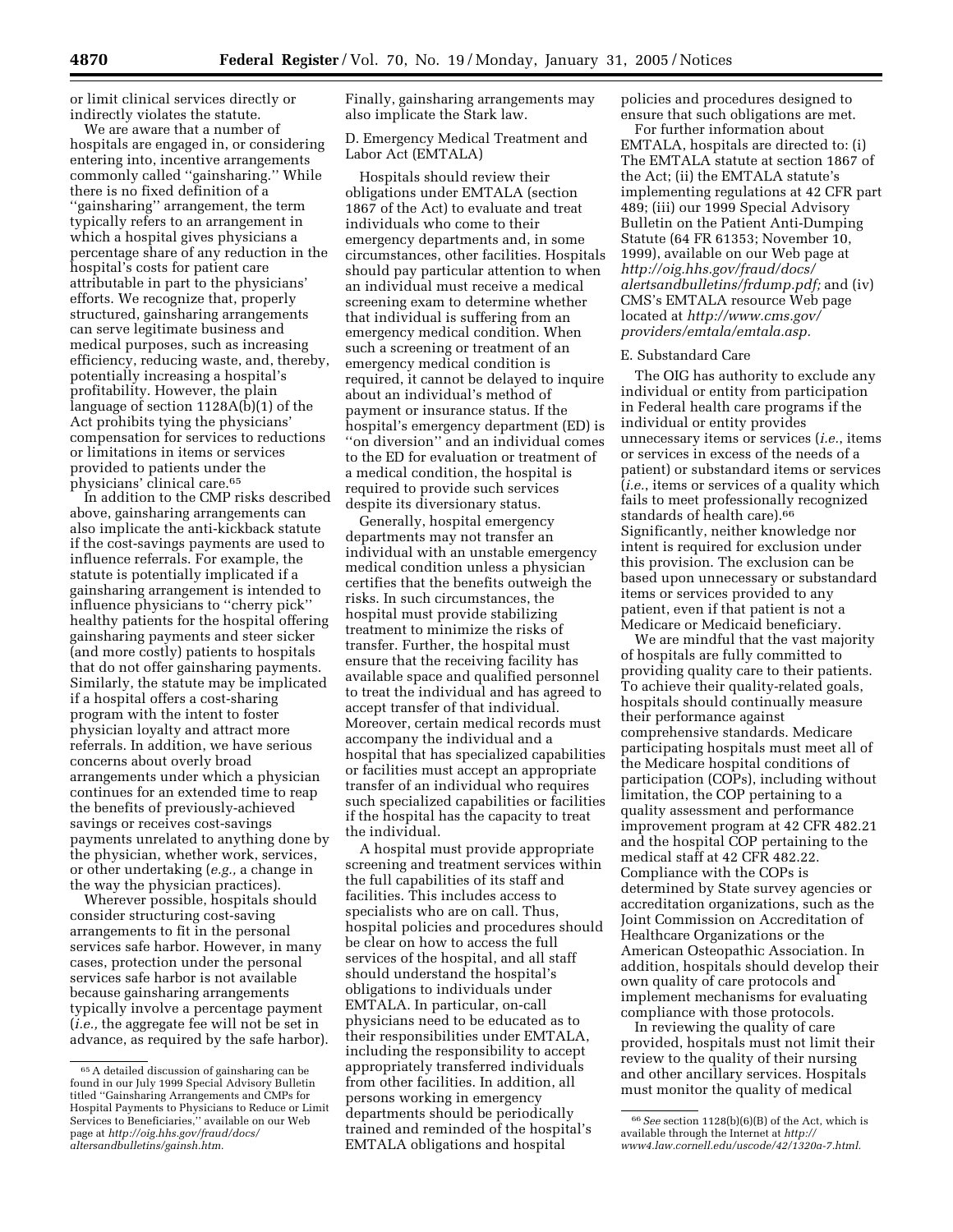services provided at the hospital by appropriately overseeing the credentialing and peer review of their medical staffs.

F. Relationships With Federal Health Care Beneficiaries

Hospitals' relationships with Federal health care beneficiaries may also implicate the fraud and abuse laws. In particular, hospitals should be aware that section 1128A(a)(5) of the Act authorizes the OIG to impose CMPs on hospitals (and others) that offer or transfer remuneration to a Medicare or Medicaid beneficiary that the offeror knows or should know is likely to influence the beneficiary to order or receive items or services from a particular provider, practitioner, or supplier for which payment may be made under the Medicare or Medicaid programs. The definition of ''remuneration'' expressly includes the offer or transfer of items or services for free or other than fair market value, including the waiver of all or part of a Medicare or Medicaid cost-sharing amount.67 In other words, hospitals may not offer valuable items or services to Medicare or Medicaid beneficiaries to attract their business. In this regard, hospitals should familiarize themselves with the OIG's August 2002 Special Advisory Bulletin on Offering Gifts and Other Inducements to Beneficiaries.68

## 1. Gifts and Gratuities

Hospitals should scrutinize any offers of gifts or gratuities to beneficiaries for compliance with the CMP provision prohibiting inducements to Medicare and Medicaid beneficiaries. The key inquiry under the CMP is whether the remuneration is something that the hospital knows or should know is likely to influence the beneficiary's selection of a particular provider, practitioner, or supplier for Medicare or Medicaid payable services. As interpreted by the OIG, section 1128A(a)(5) of the Act does not apply to the provision of items or services valued at less than \$10 per item and \$50 per patient in the aggregate on an annual basis.69 A special exception for incentives to promote the delivery of preventive care services is discussed below at section II.I.2.

# 2. Cost-Sharing Waivers

In general, hospitals are obligated to collect cost-sharing amounts owed by

In addition, hospitals (and others) may waive cost-sharing amounts on the basis of a beneficiary's financial need, so long as the waiver is not routine, not advertised, and made pursuant to a good faith, individualized assessment of the beneficiary's financial need or after reasonable collection efforts have failed.71 The OIG recognizes that what constitutes a good faith determination of ''financial need'' may vary depending on the individual patient's circumstances and that hospitals should have flexibility to take into account relevant variables. These factors may include, for example:

• The local cost of living;

• A patient's income, assets, and expenses;

• A patient's family size; and

• The scope and extent of a patient's medical bills.

Hospitals should use a reasonable set of financial need guidelines that are based on objective criteria and appropriate for the applicable locality. The guidelines should be applied uniformly in all cases. While hospitals have flexibility in making the determination of financial need, we do not believe it is appropriate to apply inflated income guidelines that result in waivers for beneficiaries who are not in genuine financial need. Hospitals should consider that the financial status of a patient may change over time and should recheck a patient's eligibility at

reasonable intervals sufficient to ensure that the patient remains in financial need. For example, a patient who obtains outpatient hospital services several times a week would not need to be rechecked every visit. Hospitals should take reasonable measures to document their determinations of Medicare beneficiaries' financial need. We are aware that in some situations patients may be reluctant or unable to provide documentation of their financial status. In those cases, hospitals may be able to use other reasonable methods for determining financial need, including, for example, documented patient interviews or questionnaires.

In sum, hospitals should review their waiver policies to ensure that the policies and the manner in which they are implemented comply with all applicable laws. For more information about cost-sharing waivers, hospitals should review our February 2, 2004 paper on ''Hospital Discounts Offered To Patients Who Cannot Afford To Pay Their Hospital Bills,'' containing a section titled ''Reductions or Waivers of Cost-Sharing Amounts for Medicare Beneficiaries Experiencing Financial Hardship'' and available on our Web page at *http://oig.hhs.gov/fraud/docs/ alertsandbulletins/2004/ FA021904hospitaldiscounts.pdf.*72

## 3. Free Transportation

The plain language of the CMP prohibits offering free transportation to Medicare or Medicaid beneficiaries to influence their selection of a particular provider, practitioner, or supplier. Notwithstanding, hospitals can offer free local transportation of *low* value (*i.e.*, within the \$10 per item and \$50 annual limits).73 Luxury and specialized transportation, such as limousines or ambulances, would exceed the low value threshold and are problematic, as are arrangements tied in any manner to the volume or value of referrals and arrangements tied to particularly lucrative treatments or medical conditions. However, we have indicated that we are considering developing a regulatory exception for some complimentary local transportation provided to beneficiaries residing in a

<sup>67</sup>*See* section 1128A(i)(6) of the Act.

 $^{68}\mathrm{The}$  Special Advisory Bulletin on Offering Gifts and Other Inducements to Beneficiaries (67 FR 55855; August 30, 2002) is available on our Web page at *http://oig.hhs.gov/fraud/docs/ alertsandbulletins/SABGiftsandInducements.pdf.* 69*See id.*

Federal health care program beneficiaries. Waiving owed amounts may constitute prohibited remuneration to beneficiaries under section 1128A(a)(5) of the Act or the antikickback statute. Certain waivers of Part A inpatient cost-sharing amounts may be protected by structuring them to fit in the safe harbor for waivers of beneficiary inpatient coinsurance and deductible amounts at 42 CFR 1001.952(k). In particular, under the safe harbor, waived amounts may not be claimed as bad debt; the waivers must be offered uniformly across the board without regard to the reason for admission, length of stay, or DRG; and waivers may not be made as part of any agreement with a third party payer, unless the third party payer is a Medicare SELECT plan under section 1882(t)(1) of the Act.70

<sup>70</sup>The OIG has proposed a rule to extend this safe harbor to protect waivers of Part B cost-sharing amounts pursuant to agreements with Medicare SELECT plans. *See* 67 FR 60202 (September 25, 2002), available on our Web page at *http:// oig.hhs.gov/fraud/docs/safeharborregulations/ MedicareSELECTNPRMFederalRegister.pdf.* However, the OIG is still considering comments on this rule, and it has not been finalized.

<sup>71</sup>*See* section 1128A(i)(6)(A) of the Act.

<sup>72</sup>*See also* the OIG's Special Fraud Alert on Routine Waiver of Copayments or Deductibles Under Medicare Part B, issued May 1991, republished in the **Federal Register** at 59 FR 65372, 65374 (December 19, 1994), and available on our Web page at *http://oig.hhs.gov/fraud/docs/ alertsandbulletins/121994.html.*

<sup>73</sup>Our position on local transportation of nominal value is more fully set forth in the preamble to the final rule enacting 42 CFR 1003.102(b)(13). *See* 65 FR 24400, 24411 (April 26, 2000).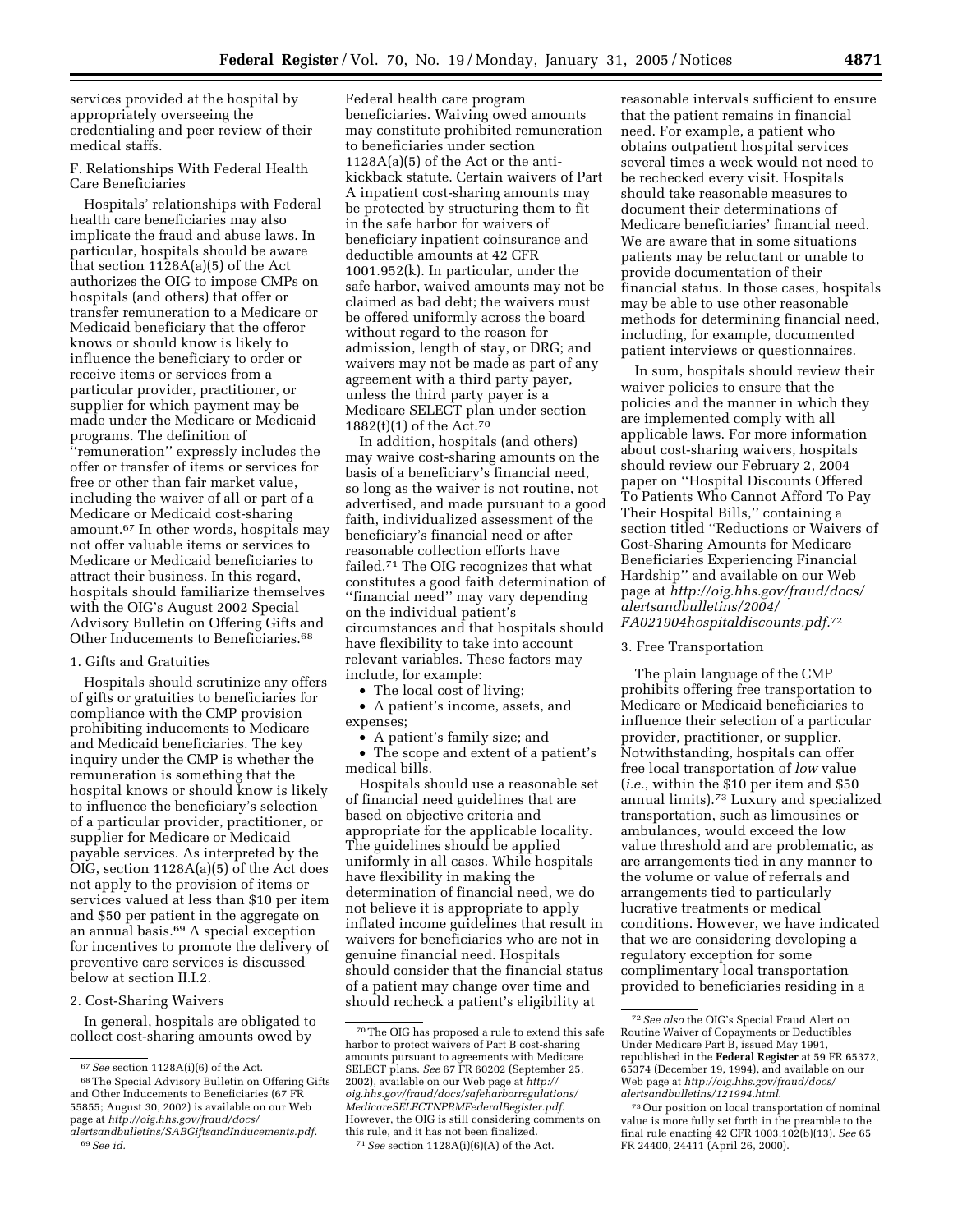hospital's primary service area.74 Accordingly, until such time as we promulgate a final rule on complimentary local transportation under section 1128A(a)(5) of the Act or indicate our intention not to proceed with such rule, we have indicated that we will not impose administrative sanctions for violations of section 1128A(a)(5) of the Act in connection with hospital-based complimentary transportation programs that meet the following conditions:

• The program was in existence prior to August 30, 2002, the date of publication of the Special Advisory Bulletin on Offering Gifts and Other Inducements to Beneficiaries.

• Transportation is offered uniformly and without charge or at reduced charge to all patients of the hospital or hospital-owned ambulatory surgical center (and may also be made available to their families).

• The transportation is only provided to and from the hospital or a hospitalowned ambulatory surgical center and is for the purpose of receiving hospital or ambulatory surgical center services (or, in the case of family members, accompanying or visiting hospital or ambulatory surgical center patients).

• The transportation is provided only within the hospital's or ambulatory surgical center's primary service area.

• The costs of the transportation are not claimed directly or indirectly by any Federal health care program cost report or claim and are not otherwise shifted to any Federal health care program.

• The transportation does not include ambulance transportation.

Other arrangements are subject to a case-by-case review under the statute to ensure that no improper inducement exists.

G. HIPAA Privacy and Security Rules

As of April 14, 2003, all hospitals that conduct electronic transactions for which standards have been adopted under the Health Insurance Portability and Accountability Act of 1996 (HIPAA) were required to comply with the Privacy Rule promulgated pursuant to HIPAA. Generally, the HIPAA Privacy Rule addresses the use and disclosure of individuals' identifiable health information (protected health information or PHI) by covered hospitals and other covered entities, as well as standards for individuals' privacy rights to understand and control how their health information is used. The Privacy Rule (45 CFR parts 160 and 164, subparts A and E) and other helpful information about how it applies,

including frequently asked questions, can be found on the Web page of the Department's Office for Civil Rights (OCR) at *http://www.hhs.gov/ocr/ hipaa/.* Questions about the privacy rule should be submitted to OCR. Hospitals can contact OCR by following the instructions on its Web page, *http:// www.hhs.gov/ocr/contact.html,* or by calling the HIPAA toll-free number, (866) 627–7748.

To ease the burden of complying with the new requirements, the Privacy Rule gives covered hospitals and other covered entities some flexibility to create their own privacy procedures. Each hospital should make sure that it is compliant with all applicable provisions of the Privacy Rule, including provisions pertaining to required disclosures (such as required disclosures to the Department when it is undertaking a Privacy Rule investigation or compliance review) in developing its privacy procedures that are tailored to fit its particular size and needs.

The final HIPAA Security Rule (45 CFR parts 160 and 164, subparts A and C) was published in the **Federal Register** on February 20, 2003. It is available on CMS's Web page at *http://www.cms.gov/hipaa/hipaa2.* The Security Rule specifies a series of administrative, technical, and physical security safeguards for hospitals that are covered entities and other covered entities to use to assure, among other provisions, the confidentiality of electronic PHI. Hospitals that are covered entities must be compliant with the Security Rule by April 20, 2005. The Security Rule requirements are flexible and scalable, which allows each covered entity to tailor its approach to compliance based on its own unique circumstances. Covered entities can consider their organization and capabilities, as well as costs, in designing their security plans and procedures. Questions about the HIPAA Security Rule should be submitted to CMS. Hospitals can contact CMS by following the instructions on its Web page, *http://www.cms.gov/hipaa/ hipaa2/contact,* or by calling the HIPAA toll-free number, (866) 627–7748.

H. Billing Medicare or Medicaid Substantially in Excess of Usual Charges

Section 1128(b)(6)(A) of the Act provides for the permissive exclusion from Federal health care programs of any provider or supplier that submits a claim *based on costs or charges* to the Medicare or Medicaid programs that is ''substantially in excess'' of its usual charge or cost, unless the Secretary finds there is ''good cause'' for the higher charge or cost. The exclusion

provision does not require a provider to charge everyone the same price; nor does it require a provider to offer Medicare or Medicaid its ''best price.'' However, providers cannot routinely charge Medicare or Medicaid substantially more than they usually charge others. Hospitals have raised concerns regarding the impact of the exclusion authority on hospital services, and the OIG is considering those concerns in the context of the rulemaking process.75 The OIG's policy regarding application of the exclusion authority to discounts offered to uninsured and underinsured patients is discussed below.

### I. Areas of General Interest

Although in most cases the following areas do not pose significant fraud and abuse risk, the OIG has received numerous inquiries from hospitals and others on these topics. Therefore, we offer the following guidance to assist hospitals in their review of these arrangements.

## 1. Discounts to Uninsured Patients

No OIG authority, including the Federal anti-kickback statute, prohibits or restricts hospitals from offering discounts to uninsured patients who are unable to pay their hospital bills.76 In addition, the OIG has never excluded or attempted to exclude any provider or supplier for offering discounts to uninsured or underinsured patients under the permissive exclusion authority at section 1128(b)(6)(A) of the Act. However, to provide additional assurance to the industry, the OIG recently proposed regulations that would define key terms in the statute.77 Among other things, the proposed regulations would make clear that free or substantially reduced charges to

76 Discounts offered to *underinsured* patients potentially raise a more significant concern under the anti-kickback statute, and hospitals should exercise care to ensure that such discounts are not tied directly or indirectly to the furnishing of items or services payable by a Federal health care program. For more information, *see* our February 2, 2004 paper on ''Hospital Discounts Offered To Patients Who Cannot Afford To Pay Their Hospital Bills,'' available on our Web page at *http:// oig.hhs.gov/fraud/docs/alertsandbulletins/2004/ FA021904hospitaldiscounts.pdf*, and CMS's paper titled ''Questions On Charges For The Uninsured,'' dated February 17, 2004, and available on CMS's Web page at *http://www.cms.gov/ FAQ*\_*Uninsured.pdf*.

77*See* 68 FR 53939 (September 15, 2003), available on our Web page at *http://oig.hhs.gov/ authorities/docs/FRSIENPRM.pdf*.

<sup>74</sup>*See supra* note 68.

<sup>75</sup>*See* Notice of Proposed Rulemaking regarding ''Clarification of Terms and Application of Program Exclusion Authority for Submitting Claims Containing Excessive Charges'' (68 FR 53939; September 15, 2003), available on our Web page at *http://oig.hhs.gov/authorities/docs/ FRSIENPRM.pdf.*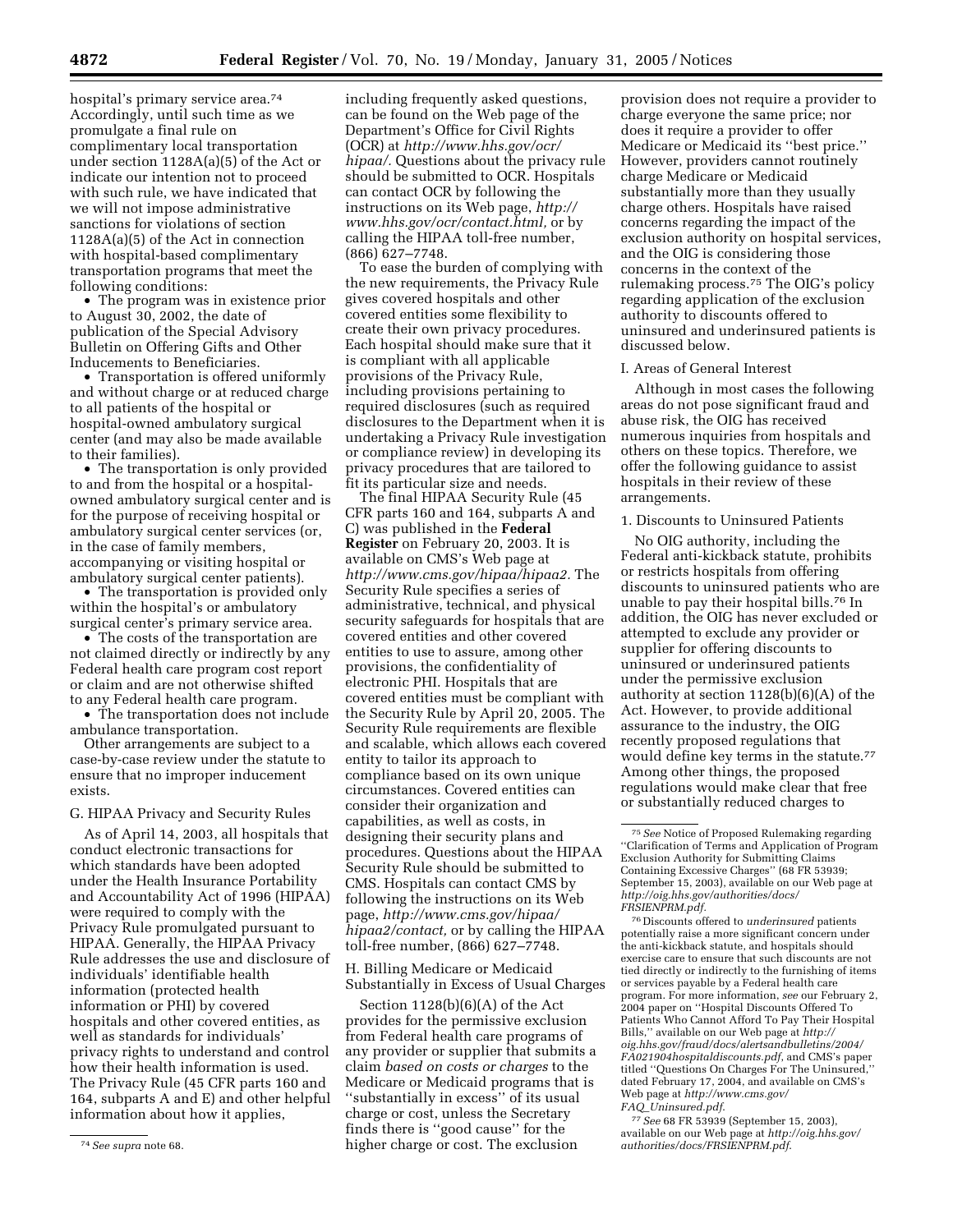uninsured persons would not affect the calculation of a provider's or supplier's ''usual'' charges, as the term ''usual charges'' is used in the exclusion provision. The OIG is currently reviewing the public comments to the proposed regulations. Until such time as a final regulation is promulgated or the OIG indicates its intention not to promulgate a final rule, it will continue to be the OIG's enforcement policy that when calculating their ''usual charges'' for purposes of section 1128(b)(6)(A) of the Act, individuals and entities do not need to consider free or substantially reduced charges to (i) uninsured patients or (ii) underinsured patients who are self-paying patients for the items or services furnished. In offering such discounts, a hospital should report full uniform charges, rather than the discounted amounts, on its Medicare cost report and make the FI aware that it has reported its full charges.78

Under CMS rules, Medicare generally reimburses a hospital for a percentage of its ''bad debt'' (*i.e.*, uncollectible Medicare deductible or coinsurance amounts), but only if the hospital bills the Medicare patient for unpaid amounts first, and engages in reasonable, good faith collection efforts that are consistent with the degree of effort applied to collecting similar debts from non-Medicare patients.79 However, as explained in CMS's paper titled ''Questions On Charges For The Uninsured,'' a hospital can forgo collection efforts aimed at a Medicare patient, if the hospital, using its customary methods, documents that the patient is indigent or medically indigent 80 and that no source other than

80*See* ''Questions On Charges For The Uninsured,'' dated February 17, 2004 and available on CMS's Web page at *http://www.cms.gov/ FAQ*\_*Uninsured.pdf*. In the paper, CMS further explains that hospitals may, but are not required to, determine a patient's indigency using a sliding scale. In this type of arrangement, the provider would agree to deem the patient indigent with respect to a portion of the patient's account (*e.g.*, a flat percentage of the debt based on the patient's income, assets, or the size of the patient's liability relative to income). In the case of a Medicare patient who is determined to be indigent using this method, the amount the hospital decides, pursuant to its policy, not to collect from the patient can be claimed by the provider as Medicare bad debt. The hospital must, however, engage in a reasonable collection effort to collect the remaining balance

the patient is legally responsible for the unpaid deductibles and coinsurance.

CMS Medicare bad debt reimbursement guidelines provide that a hospital should apply its customary indigency criteria to Medicare patients; however, the hospital must document such determination for such patients. To claim Medicare bad debt reimbursement, the hospital must follow the guidance laid out in sections 310, 312, and 322 of the Provider Reimbursement Manual.81 A hospital should examine a patient's total resources, which could include, but are not limited to, an analysis of assets, liabilities, income, expenses, and any extenuating circumstances that would affect the determination. The hospital should document the method by which it determined the indigency and include all backup information used to substantiate the determination. If, instead of making such a determination, a hospital attempts to collect the outstanding amounts from the Medicare beneficiary, such efforts must be documented in the patient's file with copies of the bill(s), follow-up letters, and reports of telephone and personal contacts. In the case of a dually-eligible patient (*i.e.*, a patient entitled to both Medicare and Medicaid), the hospital should document the bad debt claim by including a denial of payment from the State.

## 2. Preventive Care Services

Hospitals frequently participate in community-based efforts to deliver preventive care services. The Medicare and Medicaid programs encourage patients to access preventive care services. The prohibition against beneficiary inducements at section 1128A(a)(5) of the Act does not apply to incentives offered to promote the delivery of certain preventive care services, if the programs are structured in accordance with the regulatory requirements at 42 CFR 1003.101. Generally, to fit within the preventive care exception, a service must be a prenatal service or post-natal well-baby visit or a specific clinical service described in the current U.S. Preventive Services Task Force's *Guide to Clinical Preventive Services* 82 that is reimbursed by Medicare or Medicaid. Obtaining the service may not be tied directly or indirectly to the provision of other

Medicare or Medicaid services. In addition, the incentives may not be in the form of cash or cash equivalents and may not be disproportionate to the value of the preventive care provided. From an anti-kickback perspective, the chief concern is whether an arrangement to induce patients to obtain preventive care services is intended to induce other business payable by a Federal health care program. Relevant factors in making this evaluation would include, but not be limited to: the nature and scope of the preventive care services; whether the preventive care services are tied directly or indirectly to the provision of other items or services and, if so, the nature and scope of the other services; the basis on which patients are selected to receive the free or discounted services; and whether the patient is able to afford the services.

#### 3. Professional Courtesy

Although historically ''professional courtesy'' referred to the practice of physicians waiving the entire professional fee for other physicians, the term is variously used in the industry now to describe a range of practices involving free or discounted services (including ''insurance only'' billing) furnished to physicians and their families and staff. Some hospitals have used the term ''professional courtesy'' to describe various programs that offer free or discounted hospital services to medical staff, employees, community physicians, and their families and staff. Although many professional courtesy programs are unlikely to pose a significant risk of abuse (and many may be legitimate employee benefits programs eligible for the employee safe harbor), some hospital-sponsored ''professional courtesy'' programs may implicate the fraud and abuse statutes.

In general, whether a professional courtesy program runs afoul of the antikickback statute turns on whether the recipients of the professional courtesy are selected in a manner that takes into account, directly or indirectly, any recipient's ability to refer to, or otherwise generate business for, the hospital. Also relevant is whether the physicians have solicited the professional courtesy in return for referrals. With respect to the Stark law, the key inquiry is whether the arrangement fits in the exception for professional courtesy at 42 CFR 411.357(s). Finally, hospitals should evaluate the method by which the courtesy is granted. For example, ''insurance only'' billing offered to a Federal program beneficiary potentially implicates the anti-kickback statute, the False Claims Act, and the CMP

<sup>78</sup>For more information, *see* CMS's paper titled ''Questions On Charges For The Uninsured,'' dated February 17, 2004, and available on CMS's Web page at *http://www.cms.gov/FAQ*\_*Uninsured.pdf*.

<sup>79</sup>*See* 42 CFR 413.89 and Medicare's Provider Reimbursement Manual, Part I, Chapter 3, Section 310, available on CMS's Web page at *http:// www.cms.hhs.gov/manuals/pub151/PUB*\_*15*\_*1.asp; see also* Provider Reimbursement Manual, Part II, chapter 11, section 1102.3.L, available on CMS's Web page at *http://www.cms.gov/manuals/pub152/ PUB*\_*15*\_*2.asp*.

before claiming such balance as reimbursable bad debt. *Id*.

<sup>81</sup>See Medicare's Provider Reimbursement Manual, Part I, chapter 3, available on CMS's Web page at *http://www.cms.hhs.gov/manuals/pub151/ PUB*\_*15*\_*1.asp*.

<sup>82</sup>Available on the Internet at *http:// www.ahrq.gov/clinic/cps3dix.htm.*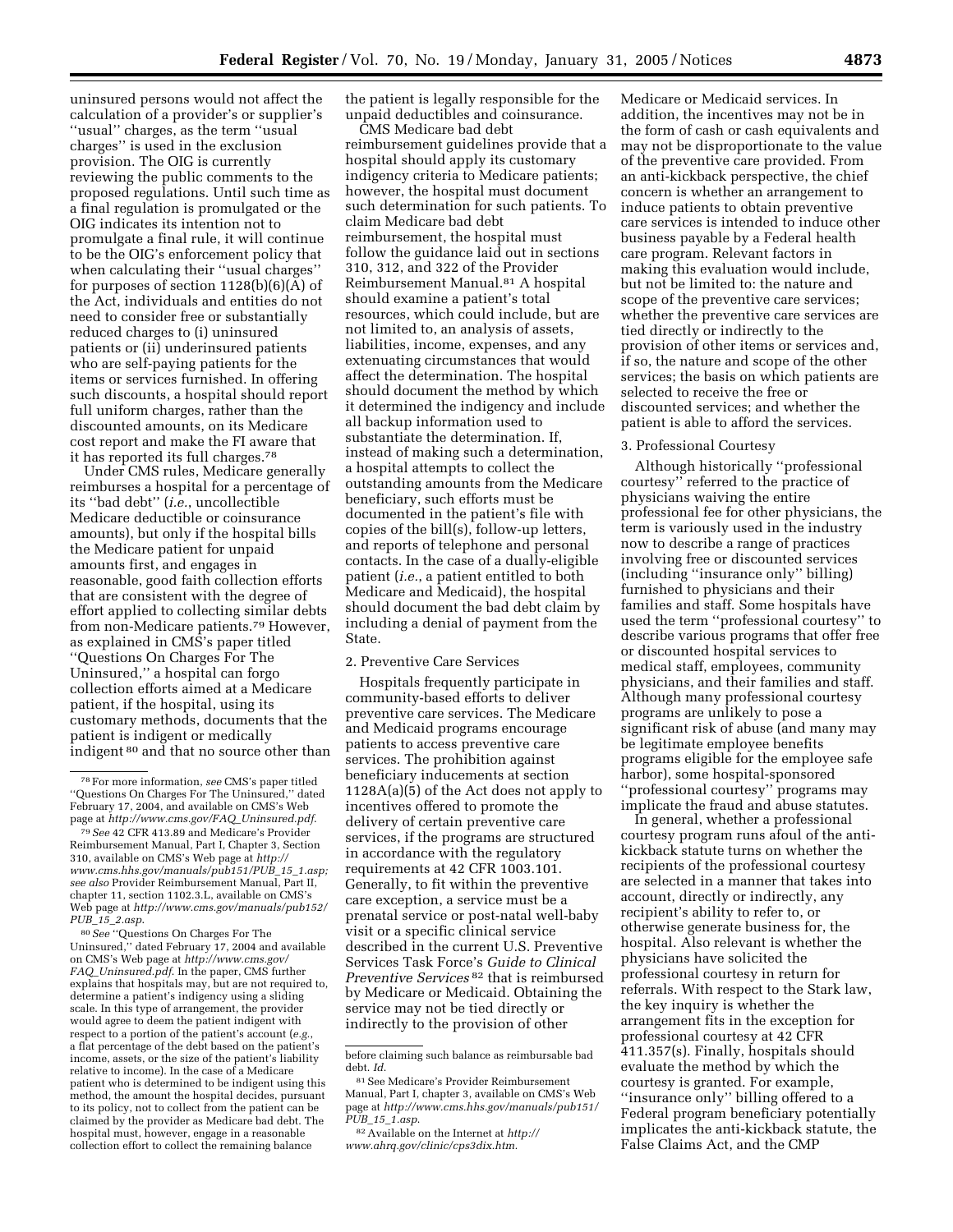provision prohibiting inducements to Medicare and Medicaid beneficiaries (discussed in section II.F above). Notably, the Stark law exception for professional courtesy requires that insurers be notified if ''professional courtesy'' includes ''insurance only'' billing.

# *III. Hospital Compliance Program Effectiveness*

Hospitals with an organizational culture that values compliance are more likely to have effective compliance programs and, thus, are better able to prevent, detect, and correct problems. Building and sustaining a successful compliance program rarely follows the same formula from organization to organization. However, such programs generally include: The commitment of the hospital's governance and management at the highest levels; structures and processes that create effective internal controls; and regular self-assessment and enhancement of the existing compliance program. The 1998 CPG provided guidance for hospitals on establishing sound internal controls.83 This section discusses the important roles of corporate leadership and selfassessment of compliance programs.

## A. Code of Conduct

Every effective compliance program necessarily begins with a formal commitment to compliance by the hospital's governing body and senior management. Evidence of that commitment should include active involvement of the organizational leadership, allocation of adequate resources, a reasonable timetable for implementation of the compliance measures, and the identification of a compliance officer and compliance committee vested with sufficient autonomy, authority, and accountability to implement and enforce appropriate compliance measures. A hospital's leadership should foster an organizational culture that values, and even rewards, the prevention, detection, and resolution of problems. Moreover, hospitals' leadership and management should ensure that policies and procedures, including, for example, compensation structures, do not create

undue pressure to pursue profit over compliance. In short, the hospital should endeavor to develop a culture that values compliance from the top down and fosters compliance from the bottom up. Such an organizational culture is the foundation of an effective compliance program.

Although a clear statement of detailed and substantive policies and procedures—and the periodic evaluation of their effectiveness—is at the core of a compliance program, the OIG recommends that hospitals also develop a general organizational statement of ethical and compliance principles that will guide the entity's operations. One common expression of this statement of principles is a code of conduct. The code should function in the same fashion as a constitution, *i.e.*, as a document that details the fundamental principles, values, and framework for action within an organization. The code of conduct for a hospital should articulate a commitment to compliance by management, employees, and contractors, and should summarize the broad ethical and legal principles under which the hospital must operate. The Code of Conduct should also include a requirement that professionals follow the ethical standards dictated by their respective professional organizations. Unlike the more detailed policies and procedures, the code of conduct should be brief, easily readable, and cover general principles applicable to all members of the organization.

As appropriate, the OIG strongly encourages the participation and involvement of the hospital's board of directors, officers (including the chief executive officer (CEO)), members of senior management, representatives from the medical and clinical staffs, and other personnel from various levels of the organizational structure in the development of all aspects of the compliance program, especially the code of conduct. Management and employee involvement in this process communicates a strong and explicit commitment by management to foster compliance with applicable Federal health care program requirements. It also communicates the need for all directors, officers, managers, employees, contractors, and medical and clinical staff members to comply with the organization's code of conduct and policies and procedures.

# B. Regular Review of Compliance Program Effectiveness

Hospitals should regularly review the implementation and execution of their compliance program elements. This

review should be conducted at least annually and should include an assessment of each of the basic elements individually, as well as the overall success of the program. This review should help the hospital identify any weaknesses in its compliance program and implement appropriate changes.

A common method of assessing compliance program effectiveness is measurement of various outcomes indicators (*e.g.*, billing and coding error rates, identified overpayments, and audit results). However, we have observed that exclusive reliance on these indicators may cause an organization to miss crucial underlying weaknesses. We recommend that hospitals examine program outcomes and assess the underlying structure and process of each compliance program element. We have identified a number of factors that may be useful when evaluating the effectiveness of basic compliance program elements. Hospitals should consider these factors, as well as others, when developing a strategy for assessing their compliance programs. While no one factor is determinative of program effectiveness, the following factors are often observed in effective compliance programs.

1. Designation of a Compliance Officer and Compliance Committee

The compliance department is the backbone of the hospital's compliance program. The compliance department should be led by a well-qualified compliance officer, who is a member of senior management, and should be supported by a compliance committee. The purpose of the compliance department is to implement the hospital's compliance program and to ensure that the hospital complies with all applicable Federal health care program requirements. To ensure that the compliance department is meeting this objective, each hospital should conduct an annual review of its compliance department. Some factors that the organization may wish to consider in its evaluation include the following:

• Does the compliance department have a clear, well-crafted mission?

• Is the compliance department properly organized?

• Does the compliance department have sufficient resources (staff and budget), training, authority, and autonomy to carry out its mission?

• Is the relationship between the compliance function and the general counsel function appropriate to achieve the purpose of each?

• Is there an active compliance committee, comprised of trained

<sup>83</sup>Among other things, the 1998 hospital CPG includes a detailed discussion of the structure and processes that make up the recommended seven elements of a compliance program. The seven basic elements of a compliance program are: Designation of a compliance officer and compliance committee; development of compliance policies and procedures, including standards of conduct; development of open lines of communication; appropriate training and education; response to detected offenses; internal monitoring and auditing; and enforcement of disciplinary standards.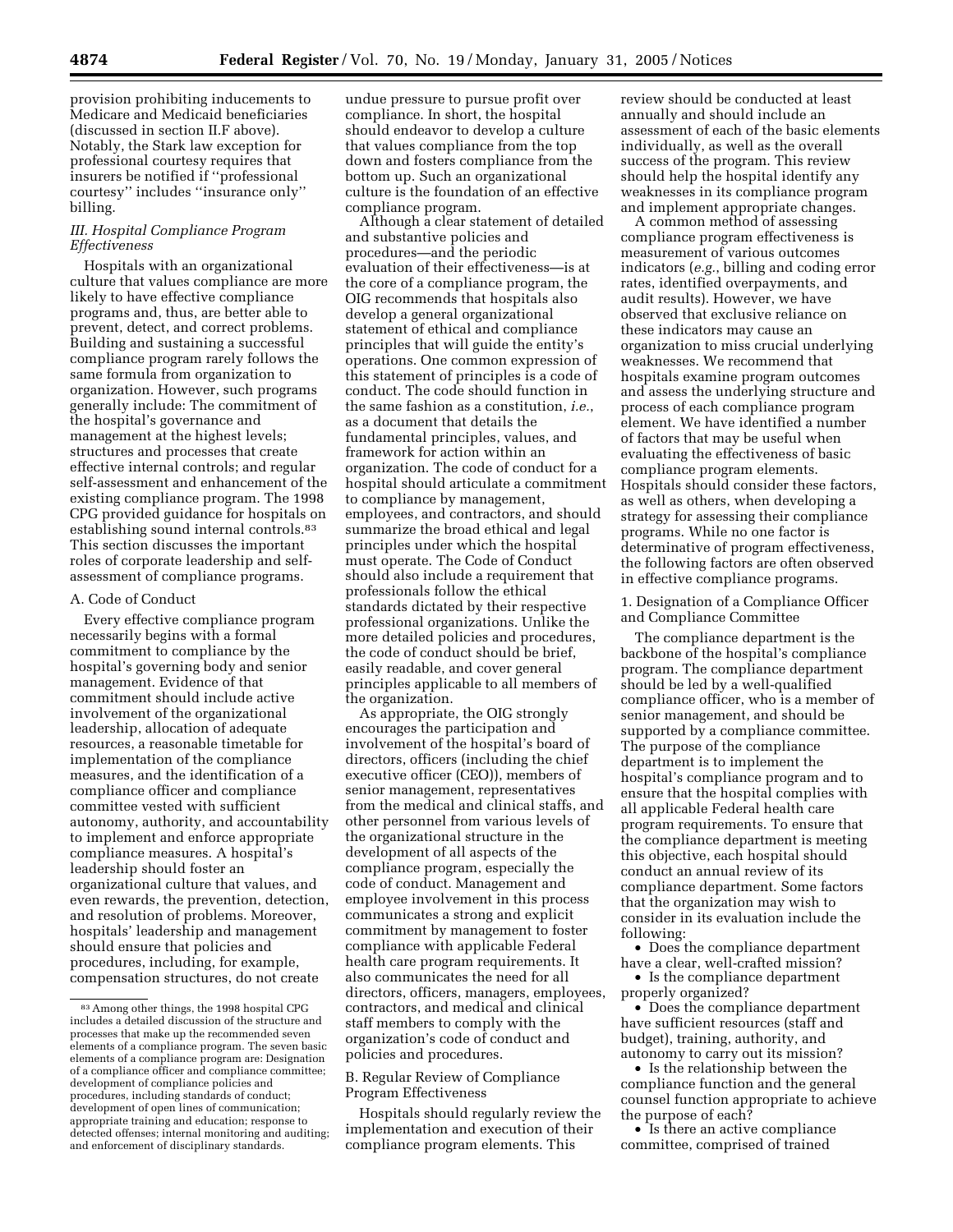representatives of each of the relevant functional departments, as well as senior management?

• Are *ad hoc* groups or task forces assigned to carry out any special missions, such as conducting an investigation or evaluating a proposed enhancement to the compliance program?

• Does the compliance officer have direct access to the governing body, the president or CEO, all senior management, and legal counsel?

• Does the compliance officer have independent authority to retain outside legal counsel?

• Does the compliance officer have a good working relationship with other key operational areas, such as internal audit, coding, billing, and clinical departments?

• Does the compliance officer make regular reports to the board of directors and other hospital management concerning different aspects of the hospital's compliance program?

2. Development of Compliance Policies and Procedures, Including Standards of Conduct

The purpose of compliance policies and procedures is to establish brightline rules that help employees carry out their job functions in a manner that ensures compliance with Federal health care program requirements and furthers the mission and objective of the hospital itself. Typically, policies and procedures are written to address identified risk areas for the organization. As hospitals conduct a review of their written policies and procedures, some of the following factors may be considered:

• Are policies and procedures clearly written, relevant to day-to-day responsibilities, readily available to those who need them, and re-evaluated on a regular basis?

• Does the hospital monitor staff compliance with internal policies and procedures?

• Have the standards of conduct been distributed to all directors, officers, managers, employees, contractors, and medical and clinical staff members?

• Has the hospital developed a risk assessment tool, which is re-evaluated on a regular basis, to assess and identify weaknesses and risks in operations?

• Does the risk assessment tool include an evaluation of Federal health care program requirements, as well as other publications, such as the OIG's CPGs, work plans, special advisory bulletins, and special fraud alerts?

# 3. Developing Open Lines of Communication

Open communication is essential to maintaining an effective compliance program. The purpose of developing open communication is to increase the hospital's ability to identify and respond to compliance problems. Generally, open communication is a product of organizational culture and internal mechanisms for reporting instances of potential fraud and abuse. When assessing a hospital's ability to communicate potential compliance issues effectively, a hospital may wish to consider the following factors:

• Has the hospital fostered an organizational culture that encourages open communication, without fear of retaliation?

• Has the hospital established an anonymous hotline or other similar mechanism so that staff, contractors, patients, visitors, and medical and clinical staff members can report potential compliance issues?

• How well is the hotline publicized; how many and what types of calls are received; are calls logged and tracked (to establish possible patterns); and is the caller informed of the hospital's actions?

• Are all instances of potential fraud and abuse investigated?

• Are the results of internal investigations shared with the hospital governing body and relevant departments on a regular basis?

• Is the governing body actively engaged in pursuing appropriate remedies to institutional or recurring problems?

• Does the hospital utilize alternative communication methods, such as a periodic newsletter or compliance intranet website?

4. Appropriate Training and Education

Hospitals that fail to train and educate their staff adequately risk liability for the violation of health care fraud and abuse laws. The purpose of conducting a training and education program is to ensure that each employee, contractor, or any other individual that functions on behalf of the hospital is fully capable of executing his or her role in compliance with rules, regulations, and other standards. In reviewing their training and education programs, hospitals may consider the following factors:

• Does the hospital provide qualified trainers to conduct annual compliance training for its staff, including both general and specific training pertinent to the staff's responsibilities?

• Has the hospital evaluated the content of its training and education

program on an annual basis and determined that the subject content is appropriate and sufficient to cover the range of issues confronting its employees?

• Has the hospital kept up-to-date with any changes in Federal health care program requirements and adapted its education and training program accordingly?

• Has the hospital formulated the content of its education and training program to consider results from its audits and investigations; results from previous training and education programs; trends in hotline reports; and OIG, CMS, or other agency guidance or advisories?

• Has the hospital evaluated the appropriateness of its training format by reviewing the length of the training sessions; whether training is delivered via live instructors or via computerbased training programs; the frequency of training sessions; and the need for general and specific training sessions?

• Does the hospital seek feedback after each session to identify shortcomings in the training program, and does it administer post-training testing to ensure attendees understand and retain the subject matter delivered?

• Has the hospital's governing body been provided with appropriate training on fraud and abuse laws?

• Has the hospital documented who has completed the required training?

• Has the hospital assessed whether to impose sanctions for failing to attend training or to offer appropriate incentives for attending training?

5. Internal Monitoring and Auditing

Effective auditing and monitoring plans will help hospitals avoid the submission of incorrect claims to Federal health care program payors. Hospitals should develop detailed annual audit plans designed to minimize the risks associated with improper claims and billing practices. Some factors hospitals may wish to consider include the following:

• Is the audit plan re-evaluated annually, and does it address the proper areas of concern, considering, for example, findings from previous years' audits, risk areas identified as part of the annual risk assessment, and high volume services?

• Does the audit plan include an assessment of billing systems, in addition to claims accuracy, in an effort to identify the root cause of billing errors?

• Is the role of the auditors clearly established and are coding and audit personnel independent and qualified, with the requisite certifications?